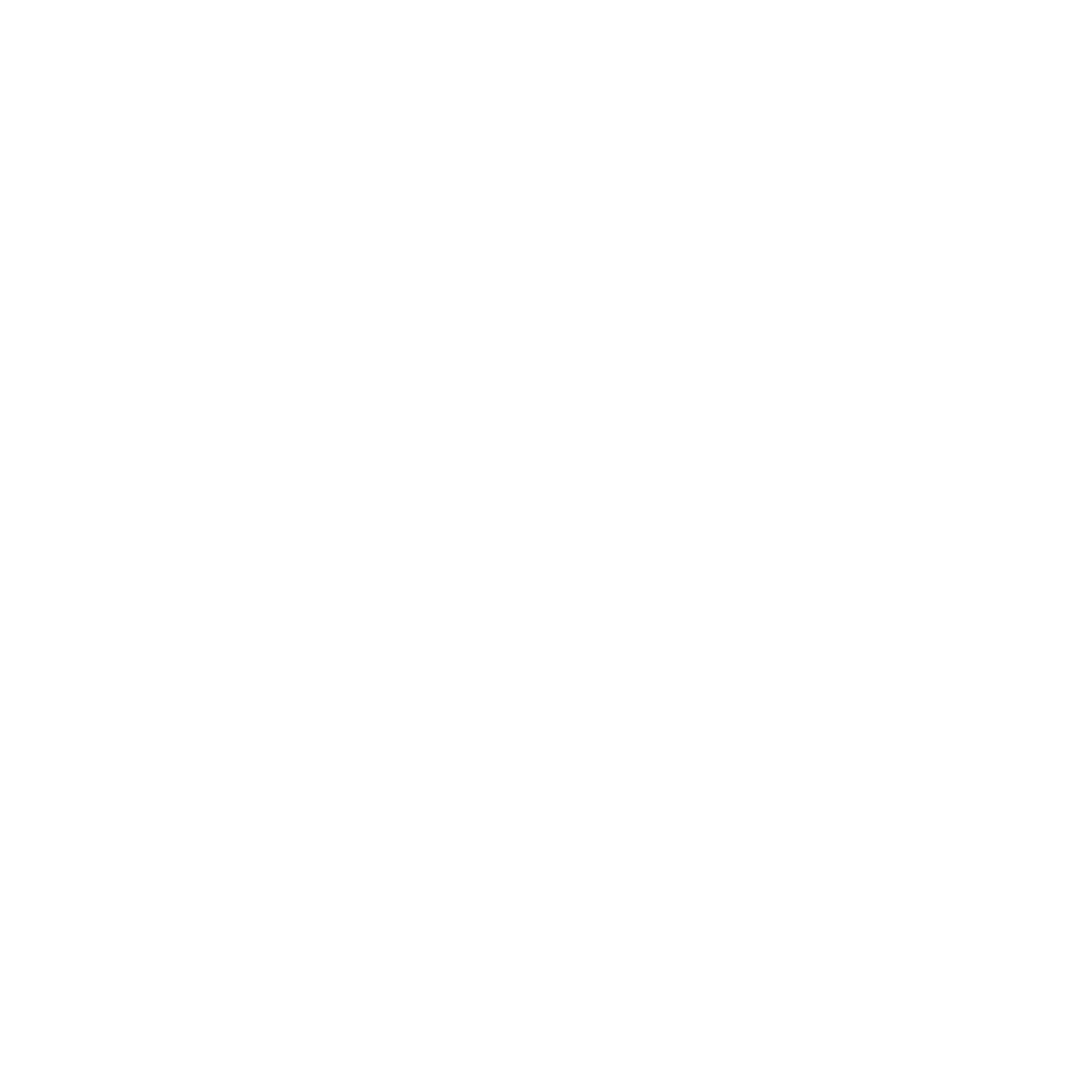# **Mimi Gross**

# *Charm of the Many*

Preface by Dominique Fourcade Text by Charles Bernstein

# **Salander-O'Reilly Galleries**

New York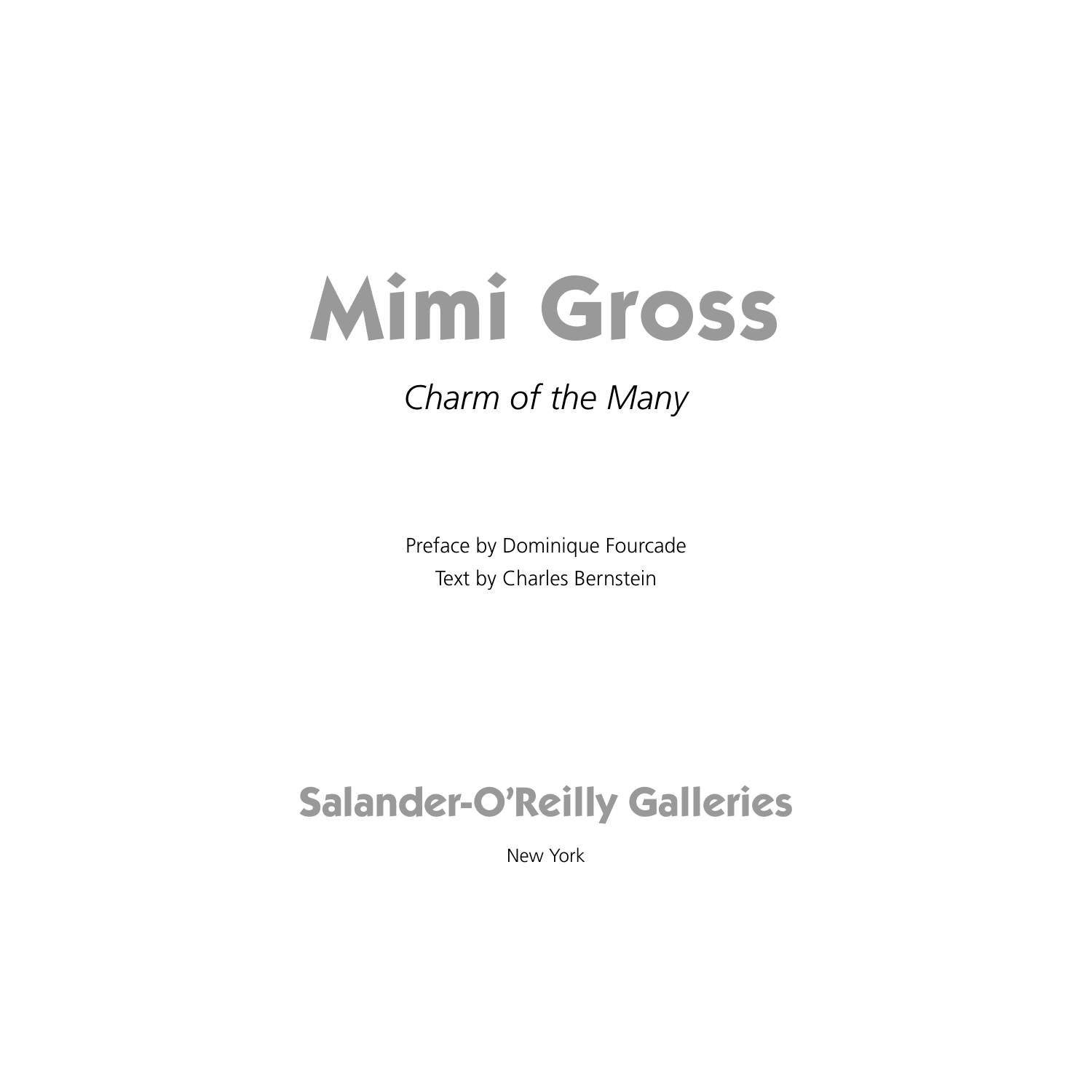This catalogue accompanies an exhibition from September 5–28, 2002 at

# **Salander-O'Reilly Galleries, LLC**

20 East 79 Street New York, NY 10021 Tel (212) 879-6606 Fax (212) 744-0655 www.salander.com Monday–Saturday 9:30 to 5:30



© 2002 Salander-O'Reilly Galleries, LLC ISBN: 0 -158821-110-X

Photography: Paul Waldman Design: Lawrence Sunden, Inc. Printing: The Studley Press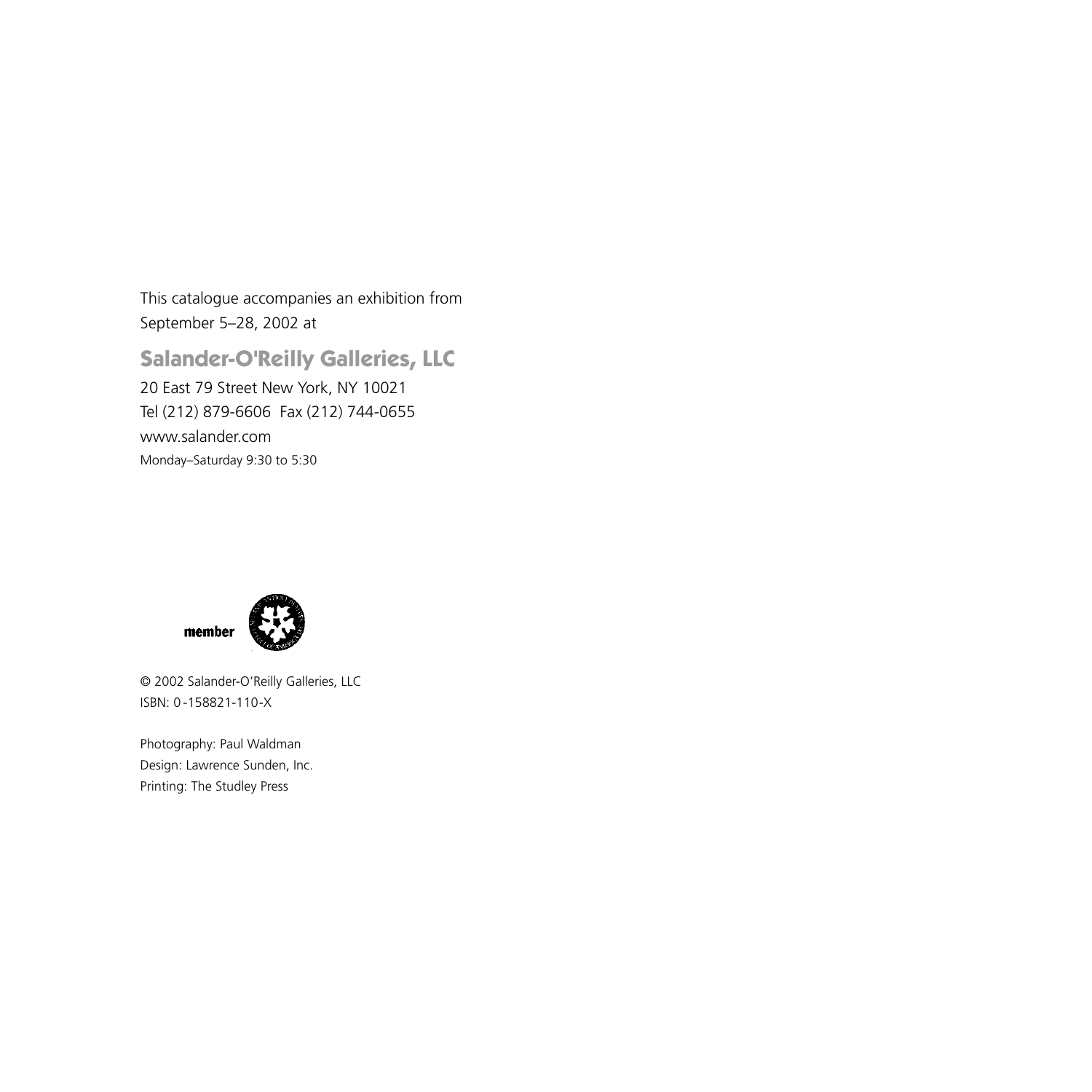# **TABLE OF CONTENTS**

Preface 7 Dominique Fourcade

Mimi Gross 9 Charles Bernstein

Plates 21

Chronology 42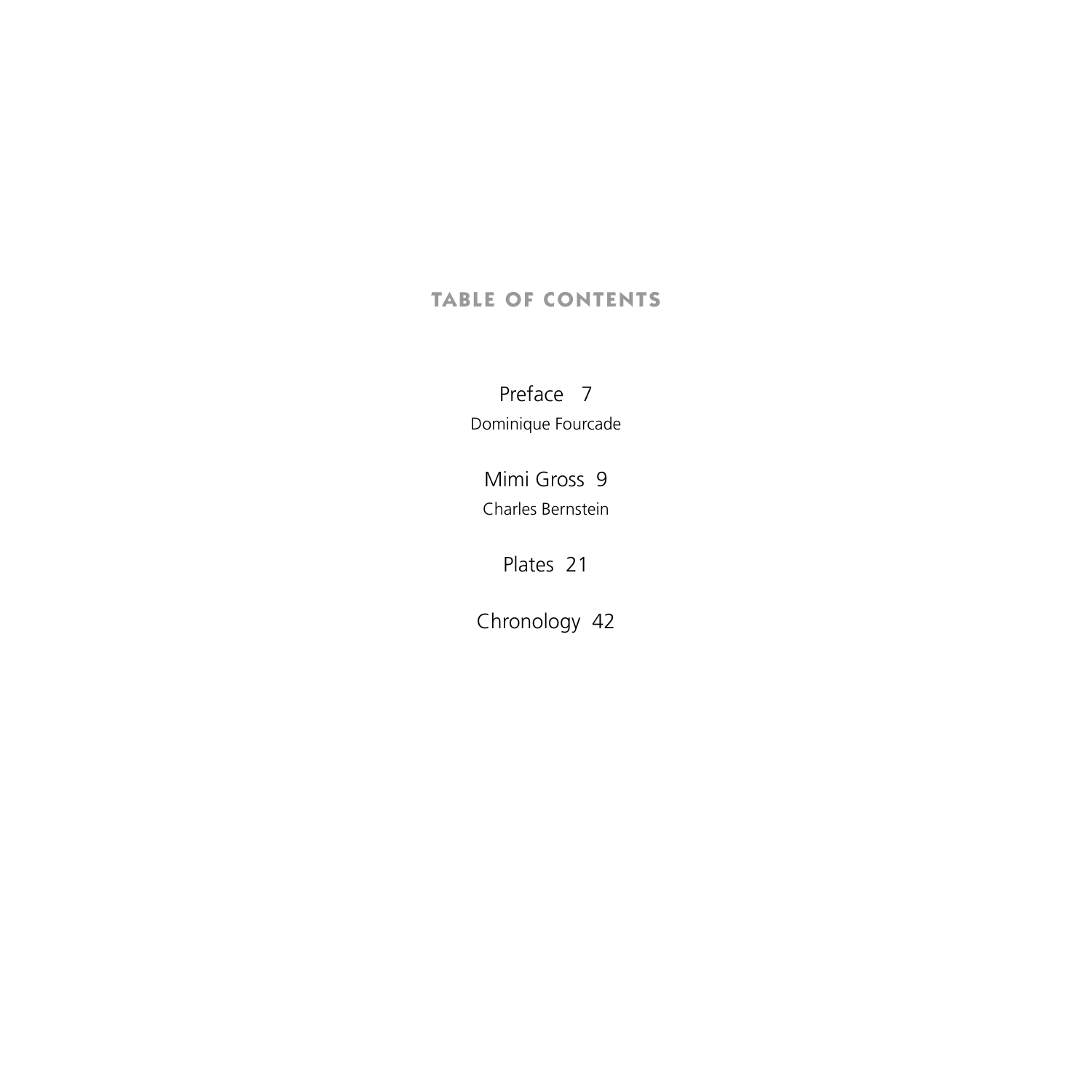

The artist in her studio. Photo: Henry Jesionka.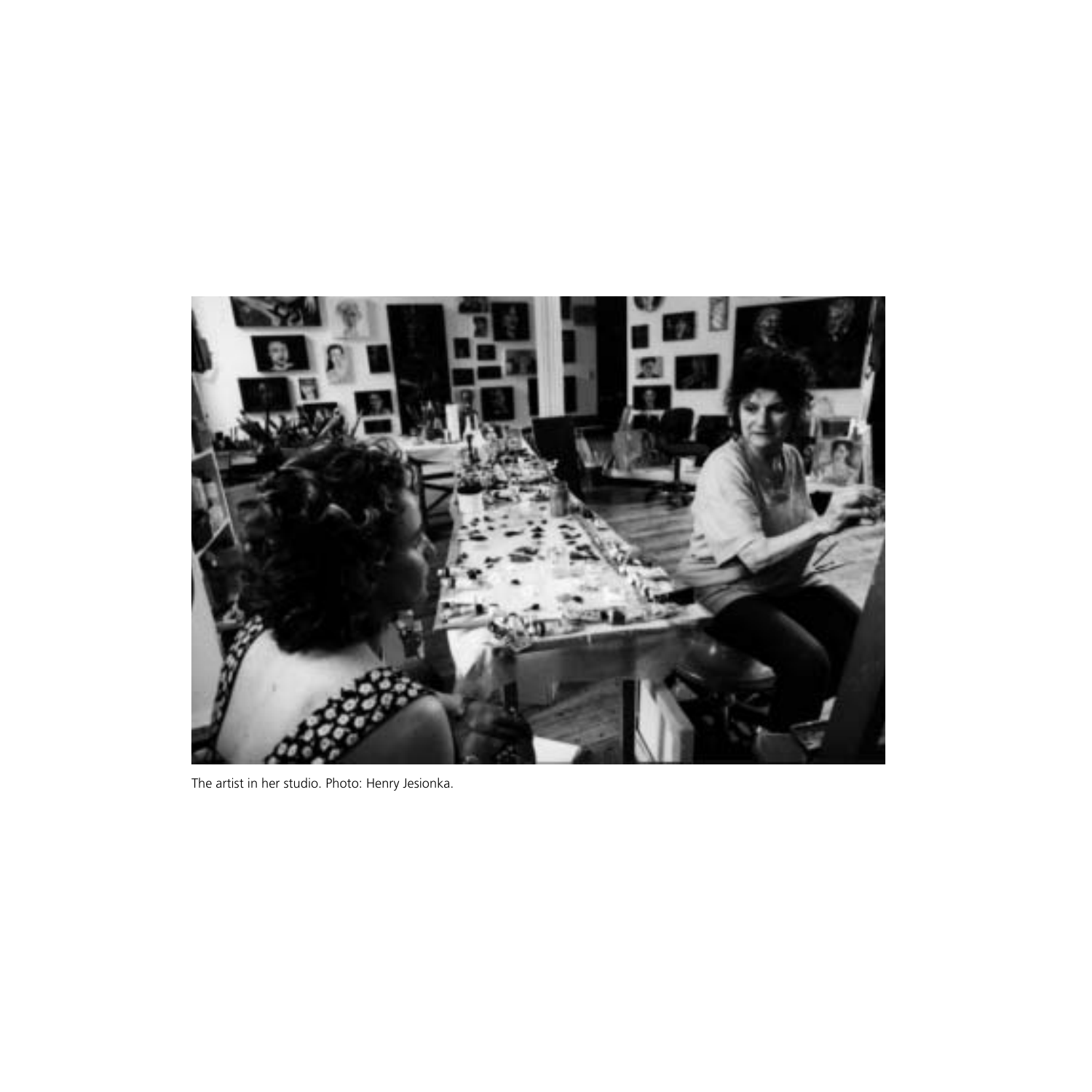## **PREFACE** Dominique Fourcade

*Charm of the Many*, such a derangement, does not mean that many were charming, nor does it mean that many have a charm. It alludes to a surprise: in the act of painting many a different one lies a charm, single, inborn, and the painter is exposed. Is acted. It has to do with unexpectable sameness, it is serendipitous as well as recalcitrant and alarming. It lurks, very real, not behind but in front of the surfaces. It amounts to a



lonesome surface, the surface of portraiture, and deals with an absence, because one does not portray life, death is the subject. Death is the component and the span, the deeper one portrays the more it dawns on us. A sameness, not opaque, with a great variety of resonances, a repeated syncope. *Charm of the Many* is to be sensed, obviously, under the light of Mimi's own Coptic ways, Fayoumesque, on *the arduous path of appearance*.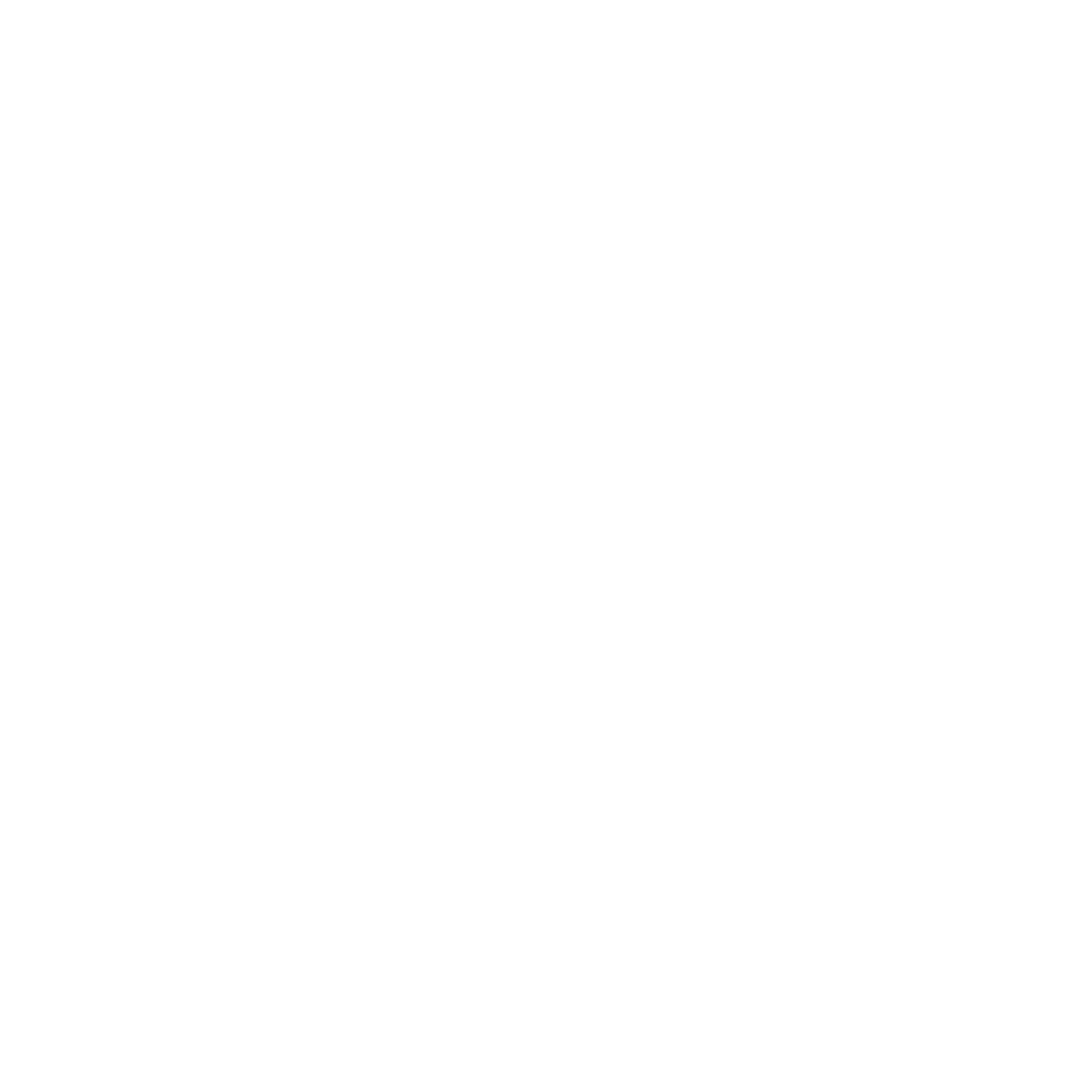# **Mimi Gross**

Charles Bernstein

#### **An Uncompleted Portrait**

"An object magic as a private face" — Edwin Denby

CHARM OF THE MANY, Mimi Gross's 2002 show at Salander-O'Reilly, presents an exemplary series of recent portraits. Behind each of these works is more than four decades of perceptual engagement with a set of closely intertwined aesthetic preoccupations that gives Gross's work a startling continuity within a dynamically charged exploration of highly diverse media.

Gross was born in 1940 in New York City and her art is deeply rooted not only in the sights of the city but also in New York's multiply torquing social landscapes. She grew up in a household bursting with art and artists. Her father, the internationally renowned sculptor Chaim Gross, emigrated from Eastern Europe twenty years before Mimi was born. Chaim was a voracious collector of African and Oceanic art and this work surrounded Mimi from her earliest childhood, permeating every corner of her aesthetic unconscious. In Provincetown, Massachusetts, where she spent many extended childhood summers, she found herself amidst the Abstract Expressionist painters surrounding Hans Hofmann's legendary school. At the same time, she also met artists such as Raphael Soyer and Milton Avery and fell under the sway of the paintings of Joseph Stella and Marsden Hartley.

As a teenager in Provincetown, Gross was part of a sketch group that included Avery, who became an important mentor for her. Subsequently, she studied with Giacomo Manzu and Oskar Kokoschka at Kokoschka's Internationale Sommerakademie für Bildende Kunst in Salzburg. Traces of Kokoschka's nervy, attenuated figuration can still be seen in her work, just as one can find a touch of Emil Nolde and Ludwig Kirchner, as Gross told me in a series of conversations we had at her White Street loft, as she worked on a portrait of my son Felix and me in the sweltering summers of 2001 and 2002.

Coming to her own as a painter in the age of Abstract Expressionism, Gross has been a leading figure of the "third way" between figurative and nonrepresentational painting. Abjuring a return to imageintensive painting as a means of reestablishing a stable figure/ground relationship (the scenic mode), Gross's work has always insisted on active perceptual complication: on the presentational over the represented. She shares with her immediate predecessors an insistence on the all-over viscosity of the painting plane over and against the centering of the painting's gravity around discrete objects.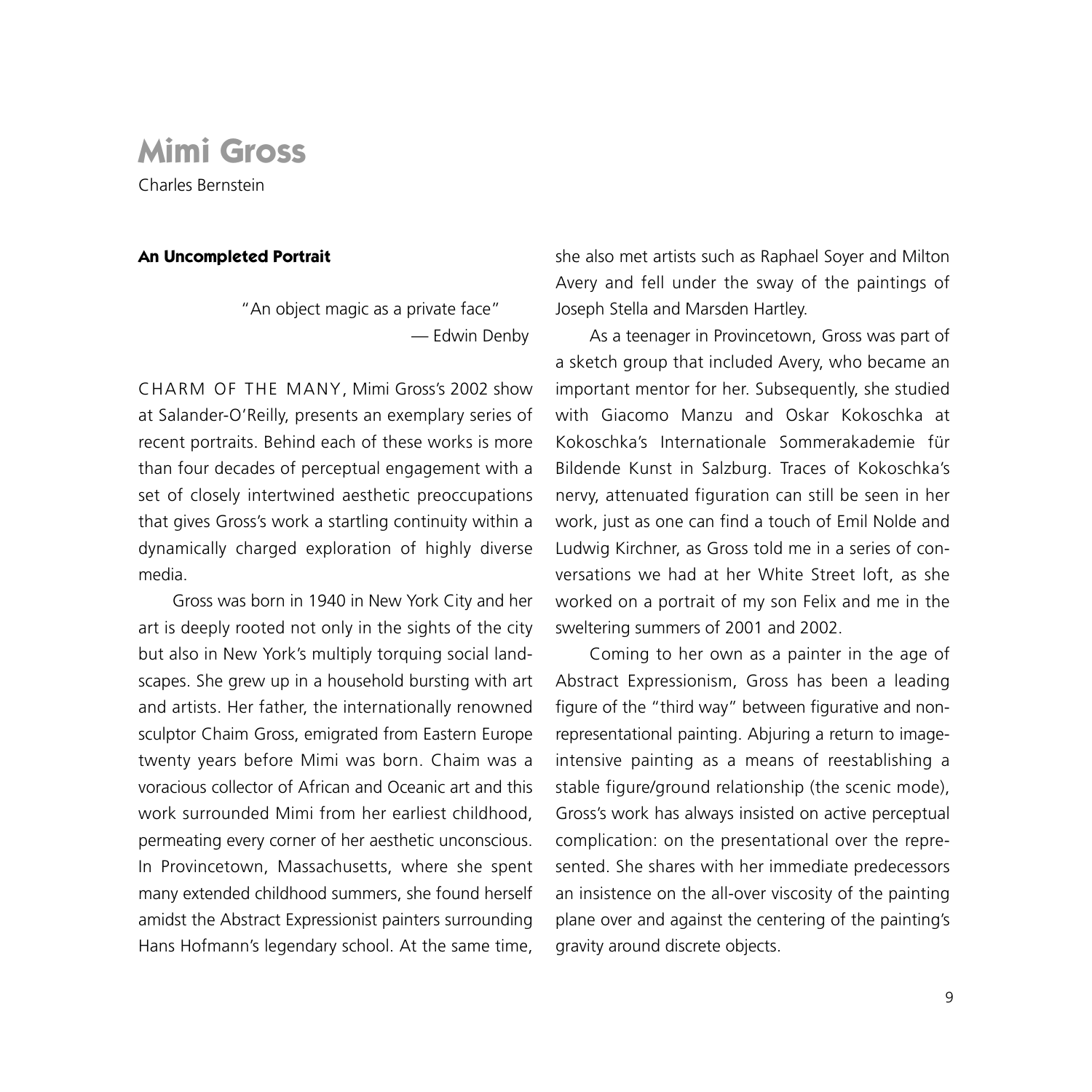

*Dark Air,* 1980–81 (detail). Oil on mixed media, 9' x 9'10" x 3'. Photo: James Dee.

While Gross's imagination of her work is that it is outside the established generational and conceptual groupings that have emerged from the New York artworld, there are clear affinities, in her accounting, with older artists like Alice Neel and Fairfield Porter and a particular set of contemporaries that includes Robert Whitman, Judy Pfaff, Yvonne Jacquette, Susan Rothenberg, Elizabeth Murray, David Hockney, Bob Thompson, Jay Milder, Mary Frank, Josef Koudelka, and Risaku Suzuki. Above all, Gross expresses her connection to the poet and dance critic Edwin Denby and the photographer and filmmaker Rudy Burckhardt, both of whose preternatural observational insight and informalism (in Adorno's sense) are crucial models for her.

CENTRAL TO Mimi Gross's project is the rhetorically marked building of pictorial depth-of-field. The threedimensional explorations of Gross's paintings and sculptures extends from her installations, starting with *Fat Feet* in 1965, in which she and Red Grooms, together with their many collaborators, built a life-size set of a street scene for the animated movie, and on to the increasingly complex installations *City of Chicago* (1967–68)*, Discount Store* (1970)*,* and ultimately *Ruckus Manhattan* (1975–76).

Making *Ruckus Manhattan* was a dream come true, Gross says. "I got to do a lot of things I had wanted to do all my life. Since I was in high school I wanted to do a life-size subway and a life-size street, but I didn't think I would ever have the chance." One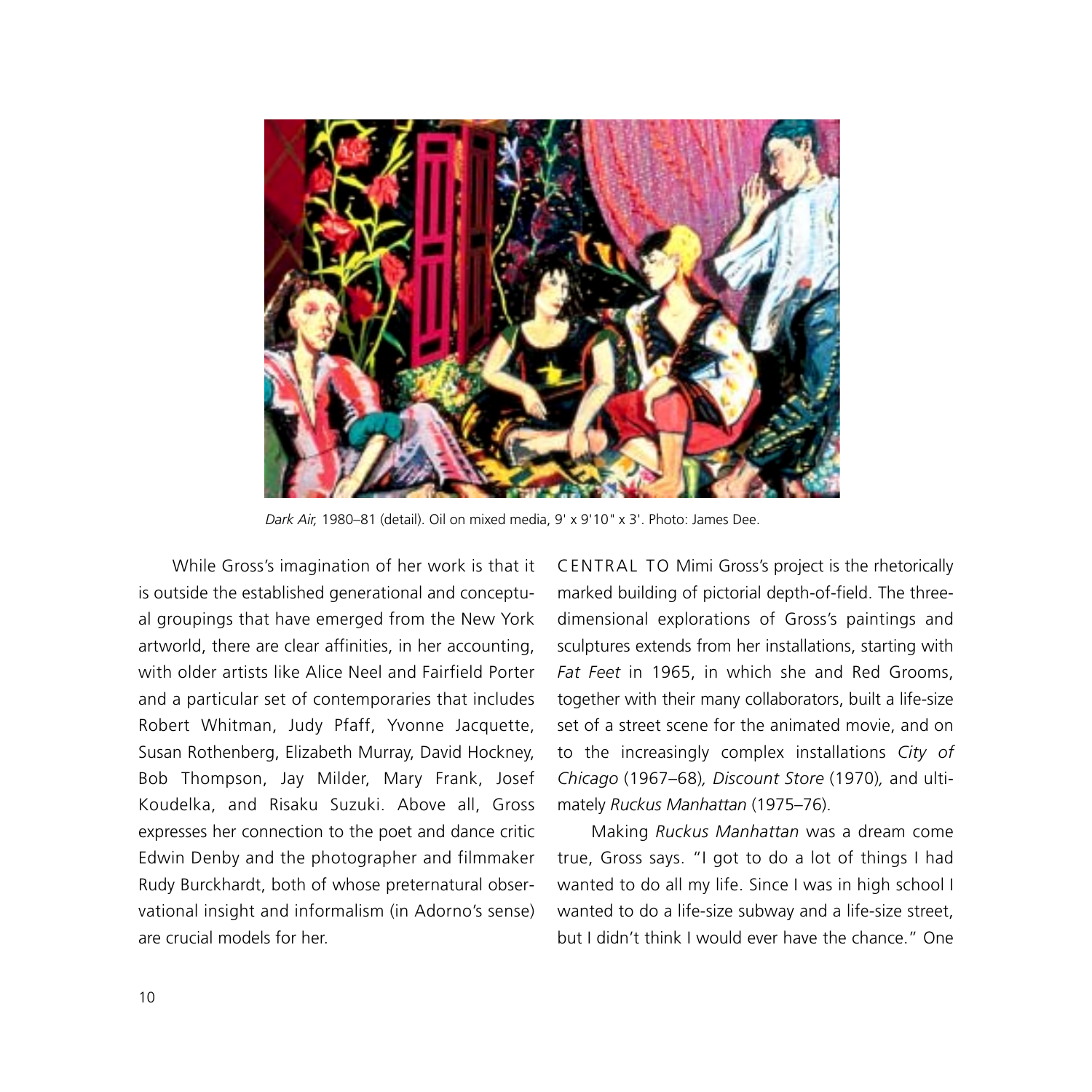of the free-standing figures from *Ruckus Manhattan* is the Statue of Liberty (*Ms. Liberty*), which remains one of Gross's most enduring contributions to the project. "And none of it would have been possible," she adds, "without our hot-glue gun," which had just been invented at the time.

*Ruckus Manhattan* and other of Gross's environments are designed to be looked at not

from the exterior but to be entered into, walked through; to be viewed not only from all around, as with a sculpture, but from the "other side" of even sculpture's fourth wall: from the inside out. Like Gross's work in other media, these works are characterized by the use of incommensurably scaled people and buildings. Her subsequent costume and stage design for the Douglas Dunn dance company continues this work.

GROSS'S WORKS traffic in visual saturation: there is a thickening of deep space, where a discrete "object" is not centered in a space that holds it up ("gravity like a called, following the term of David Marr in *Perception*, the "21 ⁄2-D" view. It's the gap between these planes of perception, or the toggling between them, that Fourcade, in the preface to this catalog, calls Gross's "syncope."

"It's remarkable how even the slightest indication of three dimensions makes something appear three-dimensional," Gross explains, noting that even a slight building up off the two-dimensional pictorial plane with wood, aluminum, or clay, significantly intensifies the depth effect. "That's something Cézanne and Matisse understood perfectly," she adds.

*Ms. Liberty* from *Ruckus Manhattan*, 1975. Enamel on fiberglass and celastic, 15' x 10' x 10'. Photo: Robert Mates.

dull thud," she notes wryly) but where the space itself thickens and becomes objectlike. This thickening of perception is a fundamental characteristic of her paintings.

The three-dimensional or stereo perception in Gross's work is built from the superimposition or array of 2-D "shots" or planes. ("I love misregistration," Gross exclaims.) This could be

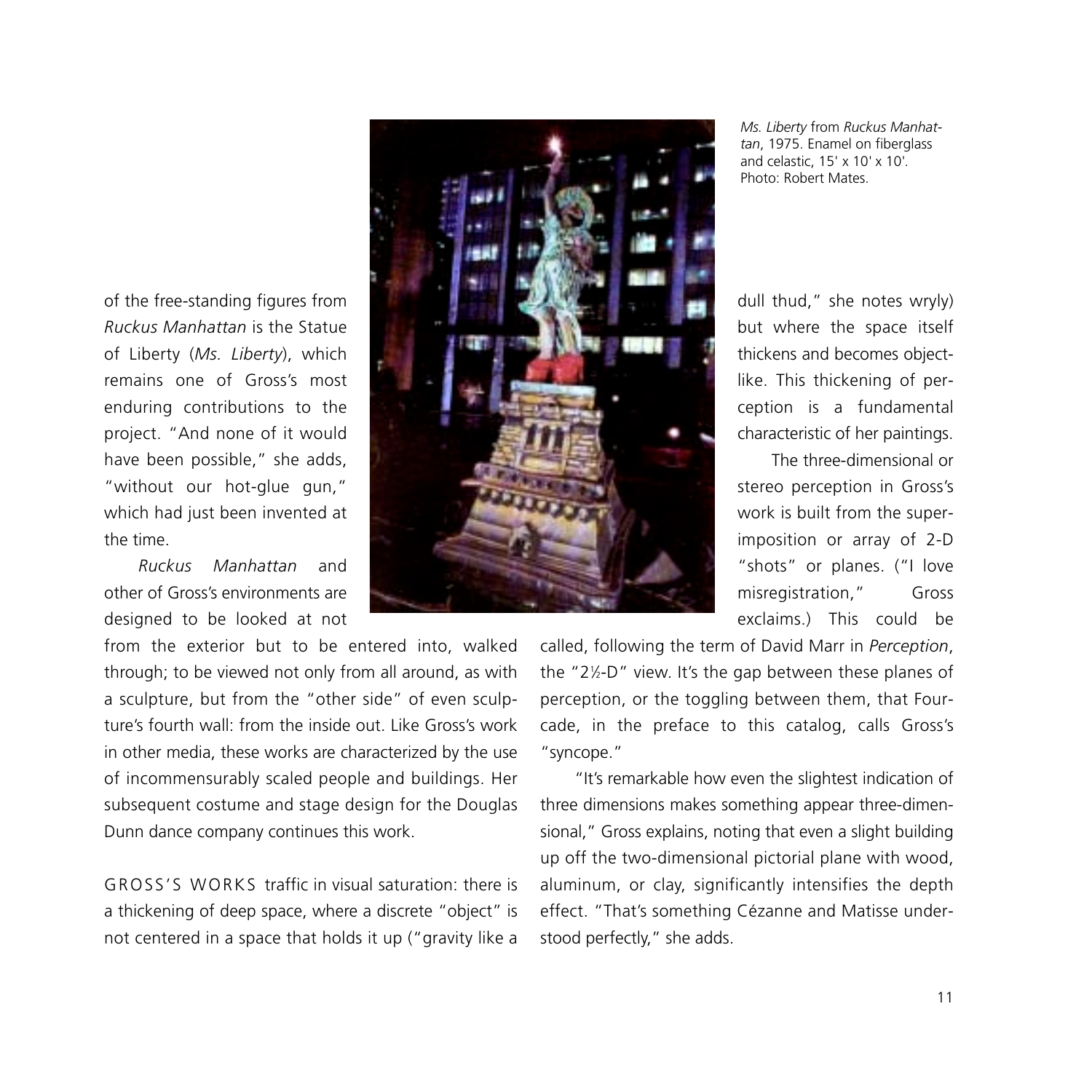

Left to right: *O'Neals' "New Room,"* restaurant room installation, 1979 (detail), acrylic on linen, laminated on wood, detail, 6' x 3', photo: Jacob Burckhardt. *Karole Armitage*, 1982 (detail), plexiglass, acrylic on gatorboard. *Sacred & Profane (Karole Armitage)*, acrylic and crayon on mixed media, 9' x 3'9" x 4'6".

Two of the most pronounced "depth effect" sculptures are *Jodie ElBaum* (1980) and *Sacred and Profane*, a portrait of the dancer Karole Armitage (1982): their protrudingly narrow, hyper-deep profiles forcing the viewer to dynamically readjust focus in the face as an unsettled object in space, rather than to stare at a fixed, stable, solid image. Gross's grappling with projective perception is related to the investigation of how perception takes place, her constant remaking/remapping of the illusion of three-dimensionality through the modeling and remodeling of the materiality of vision. (From this perspective, the projectivity in *Jodie ElBaum* and *Sacred and Profane* can be seen as akin to Richard Foreman's use of triple-deep and quite narrow stage in his productions of the same period, such as *Rhoda in Potatoland*.)

Gross's projective elongation, her stretching perspective as if it were elastic rather than logic, connects to the long counter-tradition to Renaissance perspective. In this sense, her projectivism is the counter to foreshortening.

MIMI GROSS'S APPROACH to art is grounded in continuous drawing. From this foundation, she has constructed film sets, created large-scale installations, designed stage sets and costumes, fabricated sculptures, and produced a large body of paintings. Her portraits and landscapes make perceptually visceral both temporal and spatial depth. Taken as a whole, in its variety of media and scales, her work is a utopian epic of everyday life: an incrementally expanding diorama poised at the ever-shifting heart of appearance.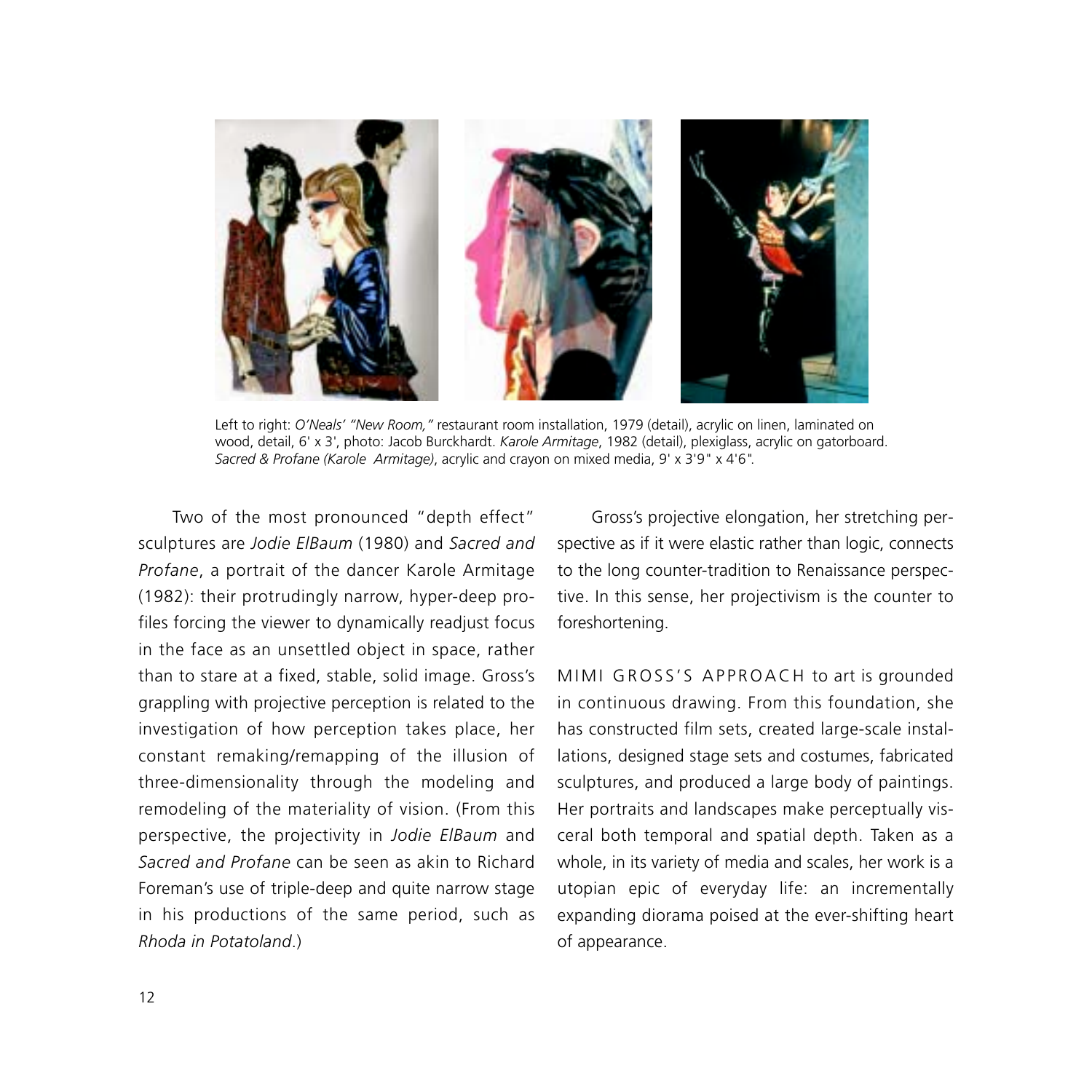

Left to right: *Jodie ElBaum*, 1981*,* oil on ceramic stoneware,15" x 24" x 22", photo: Jacob Burckhardt. *Ira and George Gershwin*, from O'Neals' Times Square, 1984, oil on inlaid acrylic mirror, 40" x 41"x 1 ⁄2", photo: James Dee. *So Long, Times Square,* from O'Neals' Times Square, 1986, oil on linen, 8' x 14', photo: Ruth Siegel Ltd., NY.

Gross picks her portrait subjects as part of an ongoing, necessarily incompletable, encyclopedia of persons, on which she has been at work since she first started to draw. Her portraits are never commissioned, or perhaps better to say, they are commissioned by the faces she finds at hand. Nor is there any typology or system at work. In this, her motto might be adapted from Will Rogers: "I never met a face I didn't want to draw."

Gross's portraits specifically reference a tradition that goes back to Roman busts and sarcophagi. But a more modern, and key inspiration is August Sander, the modernist German photographer. "For Sander," she says, "everyone is part of the society." Sander articulated the relation of the individual portrait to the gallery of other portraits he had made, something that relates closely to Gross's own project. "What's crucial to me is the interconnectivity of the individual and the ensemble," she says, speaking of both her own work and Sander's. In this sense, New York City, with its incongruous yet sublime mosaic of people sharing the same space, is the fundamental context for Gross's work in its evolution as a material document of our time.

Gross's portraits are synchronic visual experiences that embody time. The "third dimension" in Gross's portraits is temporality as much as spatiality: the illusion of the experience of duration, of time passing, as much as the illusion of pictorial depth.

While it may sometimes seem as if the art portrait has largely been replaced in the late twentieth century by photography, the nature of the two media remains distinct. Photographs are shot in an instant of time, a flicker of a shudder. In contrast, Gross's portraits involve hours of interaction between artist and subject – the terms *sitting* and *posing* are far too passive. In this sense, Gross's portraits are an extension of her largescale collaborative works into a more intimate setting.

"What I love about collaboration is that each person brings in their own part and you don't know what will come out of it," she says. "Someone posing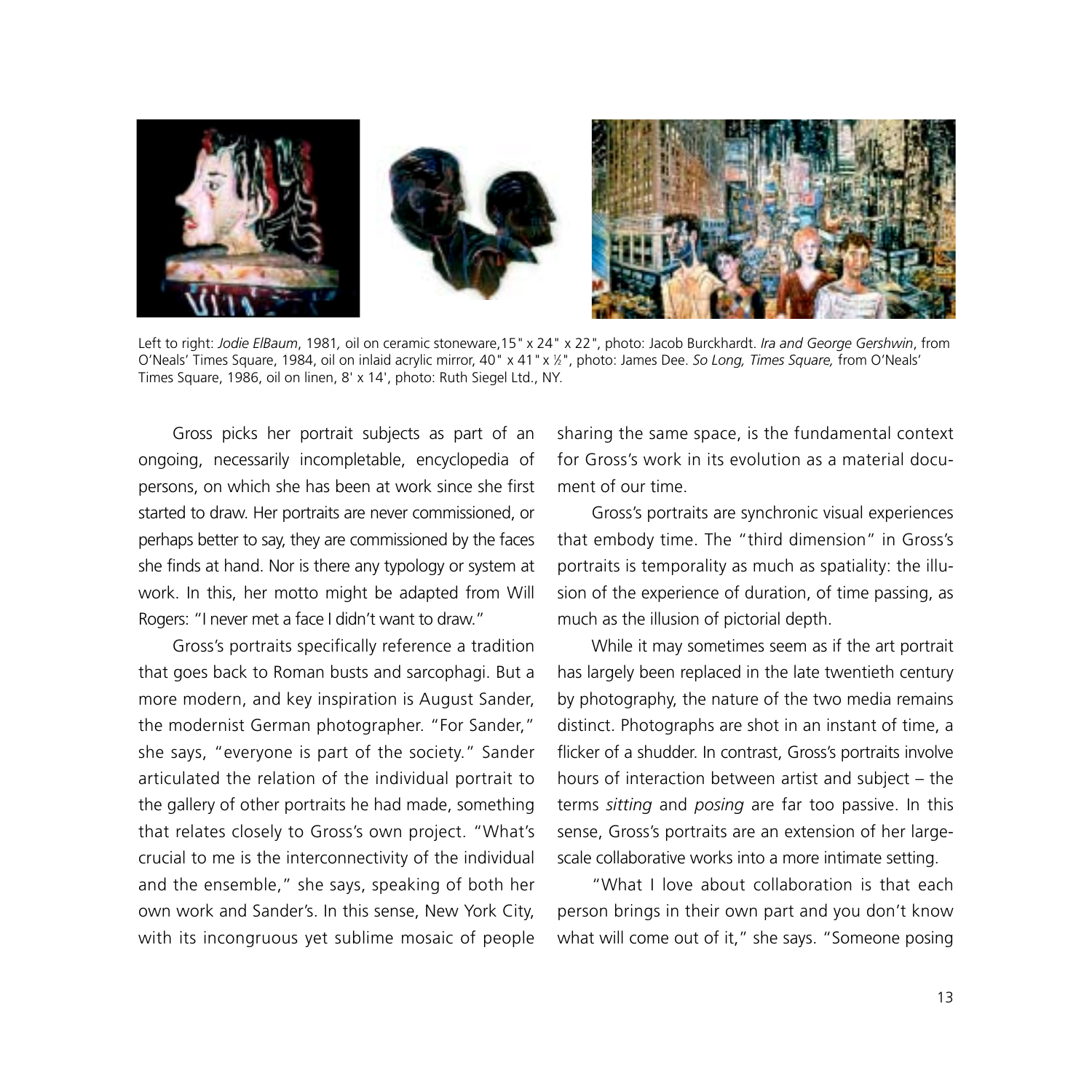

*Soldiers (Eight American Servicemen Die In Iran)*, 1980, glazed majolica on stoneware, 24" x 24" x 6"each.

for a portrait is not just an object to be painted. Sitting is just the beginning: they have to focus with you, move through time with you."

After a time, the right expression emerges and captures a moment of likeness that characterizes the person. Like Flaubert's search for *le mot juste,* for aesthetic accuracy, Gross's quest is for *l'expression juste.*

Gross's portraits are not about objectification but relation, not still-life but visualization of duration. "You are using a unstable material—if it gets too wet you can't work through it. Because the medium allows for constant transition, you are always losing what you set down."

For Gross, the finding is always in the losing, just as the losing is in the finding. Every new stroke is part of an irrevocable process in which that which was there before is overwritten. That's why the laying (the accumulation of observations) keeps the painting abstract (material) while the overall image slowly gels.

*Soldiers* (1980) is a touchstone work for any consideration of Gross's ongoing engagement with portraits. These eight glazed stoneware bas reliefs were made for the Times Square Show's "War and Death" room. Initially, Gross made eight charcoal drawings, based on *Time* magazine photos of the eight com-

mandos (five Air Force crewmen and three Marines) killed in the U.S. raid on Iran on April 25, 1980 in an effort to rescue the 52 American hostages held by the new Islamic regime for over a year. The mission was a total fiasco: a helicopter crashed into a rescue plane over the Iranian desert.

In the wake of the events of September 11, 2001, and Gross's extensive work of drawing in and around the site of the wreck, an heroic dimension of "Soldiers" may supercede the more ambivalent reaction of twenty years ago. But Gross's interest is in creating figurative, historical images without letting the iconized political message negate the particularity of the portraits. "You can see they are soldiers," she notes, "but who they are is not necessarily explicit." This allows for a more direct, intimate connection with the images that might not be possible if the symbolic element were to dominate. The portraits are stronger in their individual personality than any message they may convey. Not an idea illustrated but the reality of this person, this bit of molded clay.

"I was using just the slab of wet clay," Gross recalls. "The medium was new to me. I was using aluminum and paper a lot at the time—and I wanted to have that feeling of lightness, especially in the way,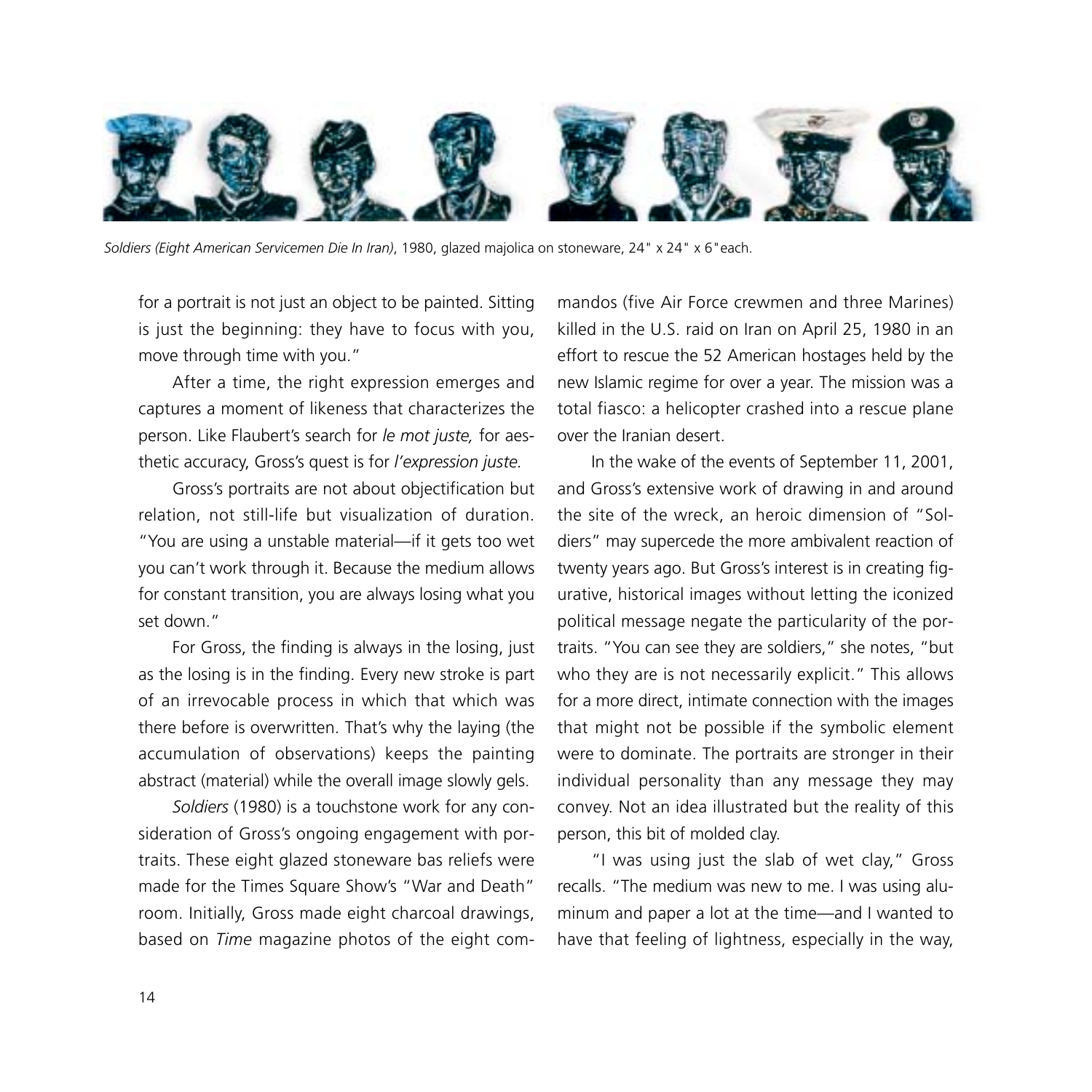

Honoring the Rescuers, 2001, charcoal on paper, 44<sup>1</sup>/<sub>2</sub>" x 101", photo: Paul Waldman.

say, aluminum bends but holds its shape. But they said you can't do that in clay!" The effect Gross was after is most pronounced in the unevenness of the surface, the protruding hats, the plunging depth effect of the thin faces, that brings to mind masks, on the one hand, and expressionist paintings, on the other.

Gross's aversion to the symbolic eclipsing the particular in *Soldiers* applies to her other portraits as well. "My portraits could be of anyone—people you might feel you know or, after spending some time with them, that you get to know," she says. In those cases where the subject of her portraits might indeed be well-known, and so might carry some symbolic baggage with their name, Gross is, as with *Soldiers*, committed to having the encounter begin with what is seen not with what is known.

CHARM OF THE MANY features a several works on black backgrounds, in which Gross takes a technique perhaps most associated with Venetian painters such as Tintoretto and makes it new. Her first work on black was done in 1981 for O'Neals' restaurant near Carnegie Hall. She drew with pastels a series of direct observational portraits on the walls painted with black latex mixed with sandground (unfortunately, the work did not survive the closing of the restaurant). In 1982, she did her first large-scale portrait on black, on paper, of the dancer Joseph Lennon. In 1988, she used the technique for a darkly expressive political purpose. *Whose Fuckin' Park*, a highly dramatic work with a composition based on Poussin's *The Rape of the Sabine Women*, with indigo and black ground; it was made to commemorate the sometimes violent protests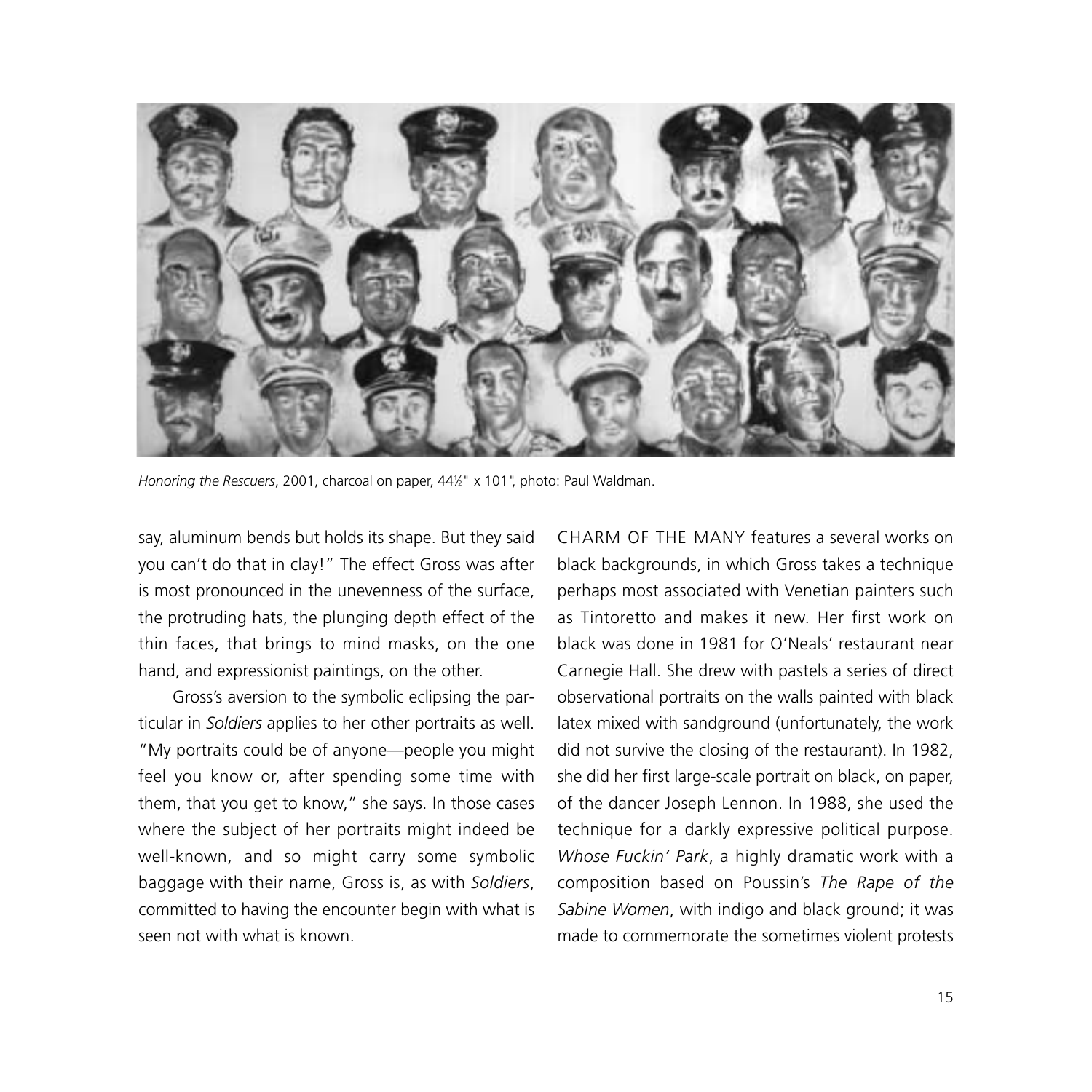

Left to right: *Rape of Sabine Women, after N. Poussin*, 1986–89, oil on wood, 32" x 46" x 17", photo: James Williamson. *Whose Fuckin' Park?*, 1989*,* acrylic on gatorboard and wood, 5'6" x 9' x 9', photo: James Williamson.

(a.k.a. police riot) over control of Tompkins Square Park. Finally, in the Spring of 2000, Gross began a direct-observational portrait of Billy Klüver, the physicistinventor and art-event historian. Included in the current

show, "Billy Klüver," is painted on canvas coated by black gesso, a recently available commercial product.

Perhaps the most stunning extension of this technique is *Sara & Rebekah Maysles, Fisher's Island* (cat. no. 3). The shimmering depths of



*Market, Port au Prince*, 2000*,* oil on canvas, 6' x 10', photo: Paul Waldman.

Gross's panoramas are fully open to view in this painting, which extends the work of *Market*, *Port au Prince*

and she painted Felix and me. "The point of art is not to succeed but to proceed."

(2000), an equally dazzling, hallucinogenic tour-deforce in her last show. Toggling between the 3-D and 2-D, portrait and landscape, foreground and background, classic and romantic, figurative and abstract,

> *Sara and Rebekah* uses perspective to foment refraction, diffusion, and crystallization of the light.

> "I'm not afraid of failing by going as far as I can with anything I am working on," Gross told me, sometime midway through our conversations, as I was writing this portrait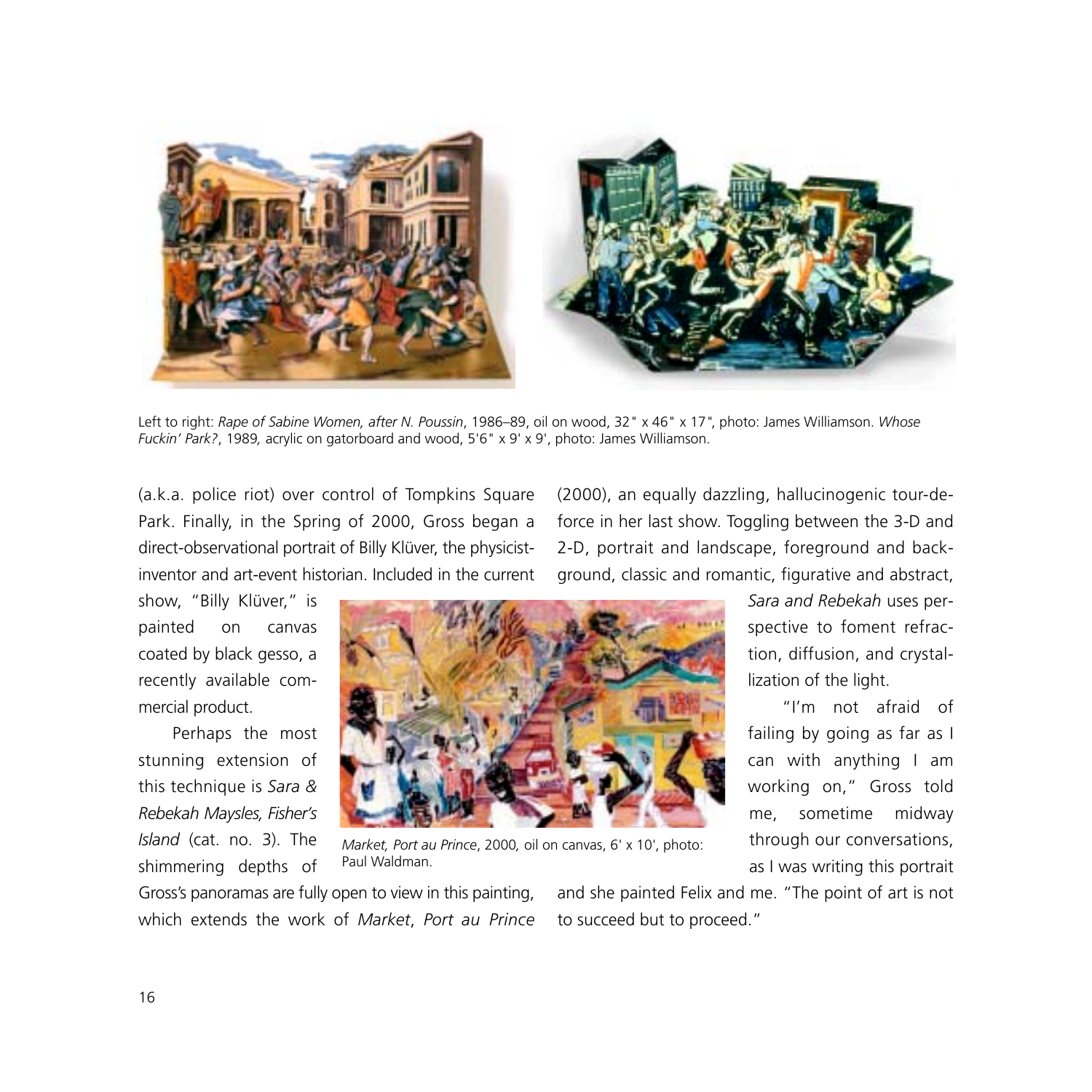#### **Seven Charms for Mimi**

Try to be as close to what you see and think at the same time. At the same time, be close to what you see and try to think as. See and think as close to the same time: try to be what you at. See as close to and think at the same time what you try to be. To be close as think, see time, to what and at the same you try. As close to the same you see time, think at, and try to be what? Try to be as close to what you think and feel at the same time.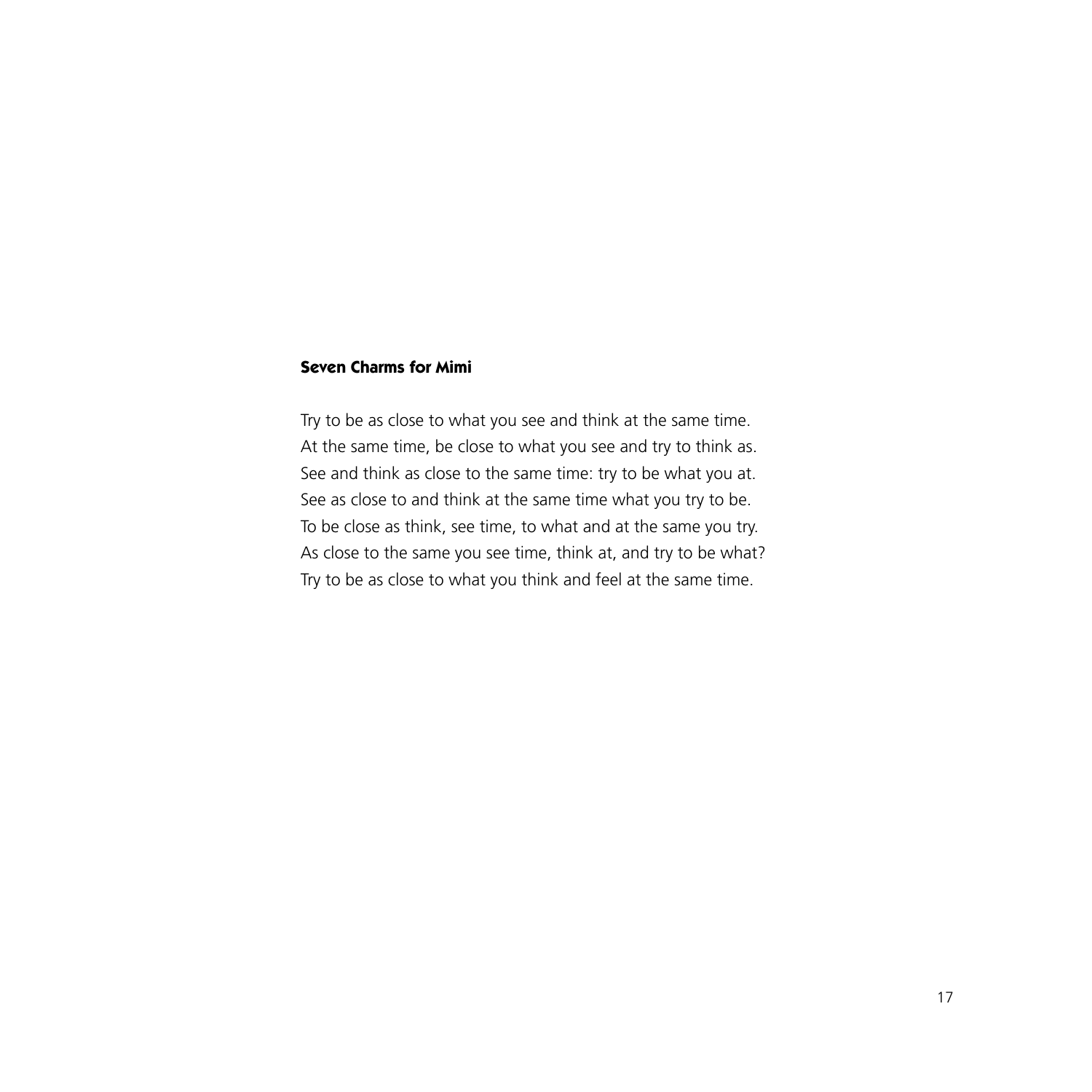*A Brief History of Non-Linear Perspective, Or How I Learned to Love Deep Space While Skewering Rationalized Perception*

Paolo Uccello's torque & spears Nicholas Poussin's neoclassicism Courbet's wetness Delacroix's color Manet's sleight of hand Cézanne's volume Picasso's ingenuity Giacometti's negative space Matisse's lightness

*I'm totally an abstract artist An abstract artist totally, I'm Totally abstract, I'm an artist Abstract, totally I'm, artist Totally artist, I'm, abstract*

Classical: *If you want to catch a moment you have to strip time and sentimentality away*. Romantic: *Purely what something is, awe of nature (appearance) beyond ourselves.*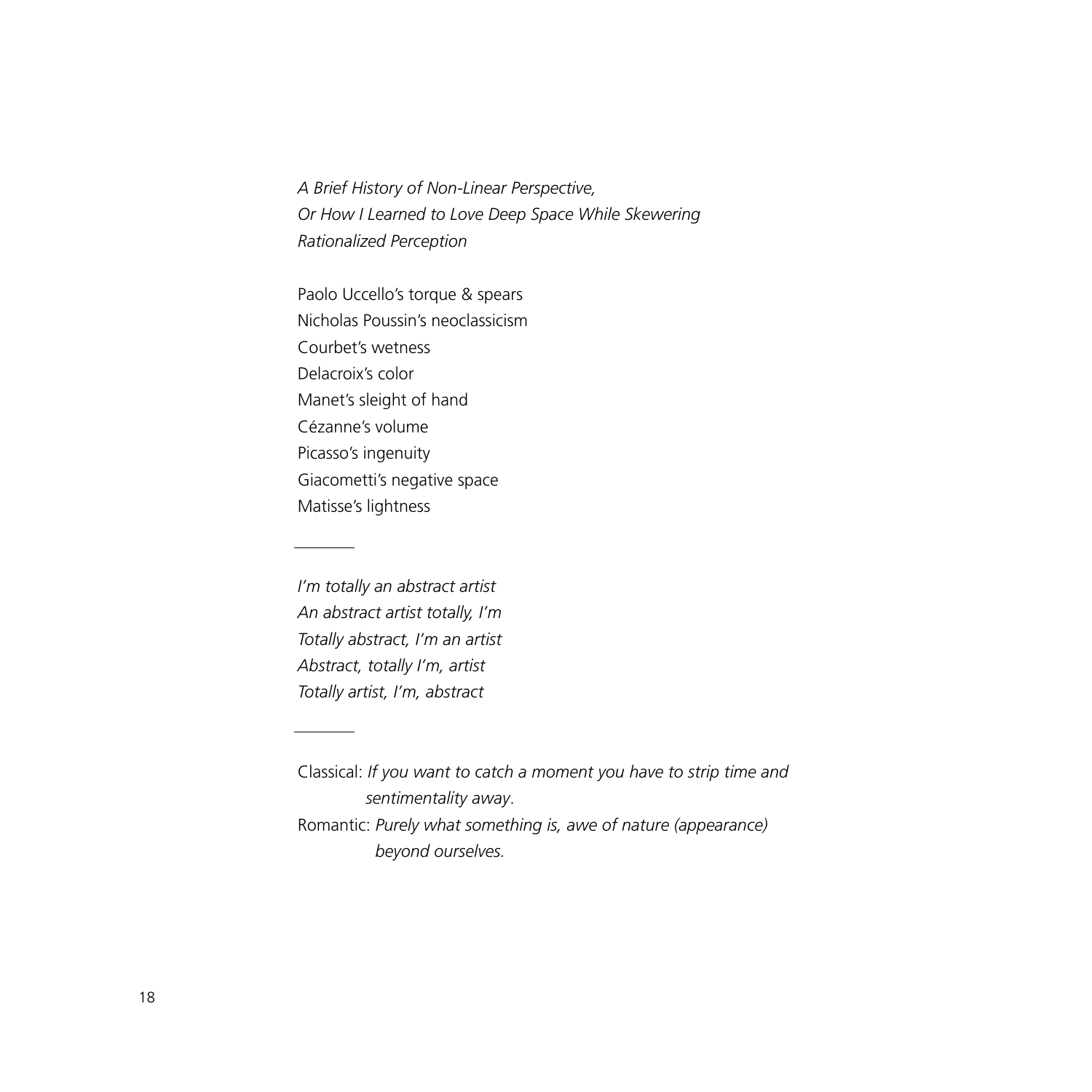carefully look at the light & shadows shapes therefore likeness & character structure, color, texture *I want any of the parts to look like* combine all the elements *so that they can exist*

Drawing a constant practice, a practice of constancy.

In the viscosity of process, the end never arrives.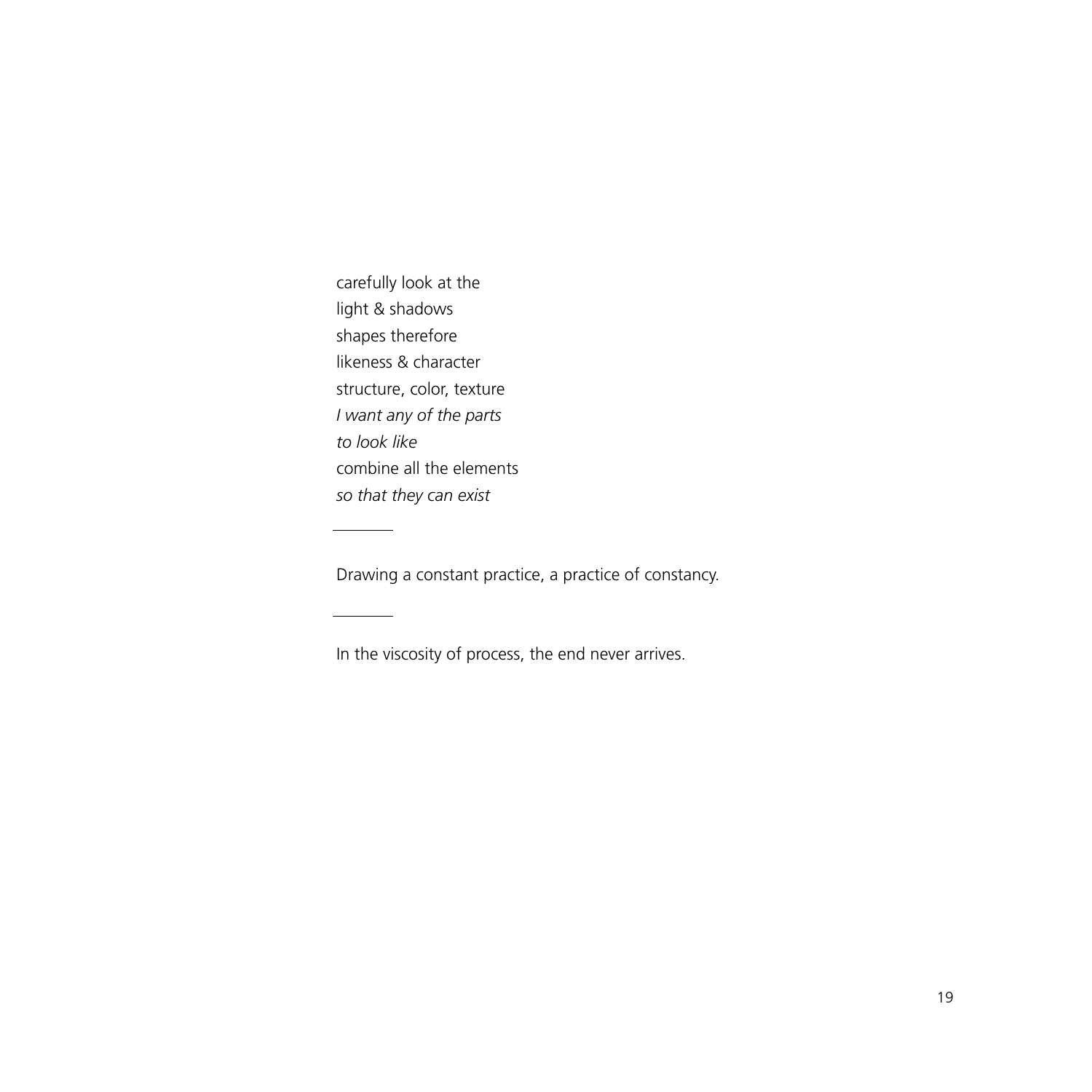1. *Billy Klüver*, 2001–02*.* Oil on canvas, 46 x 36 inches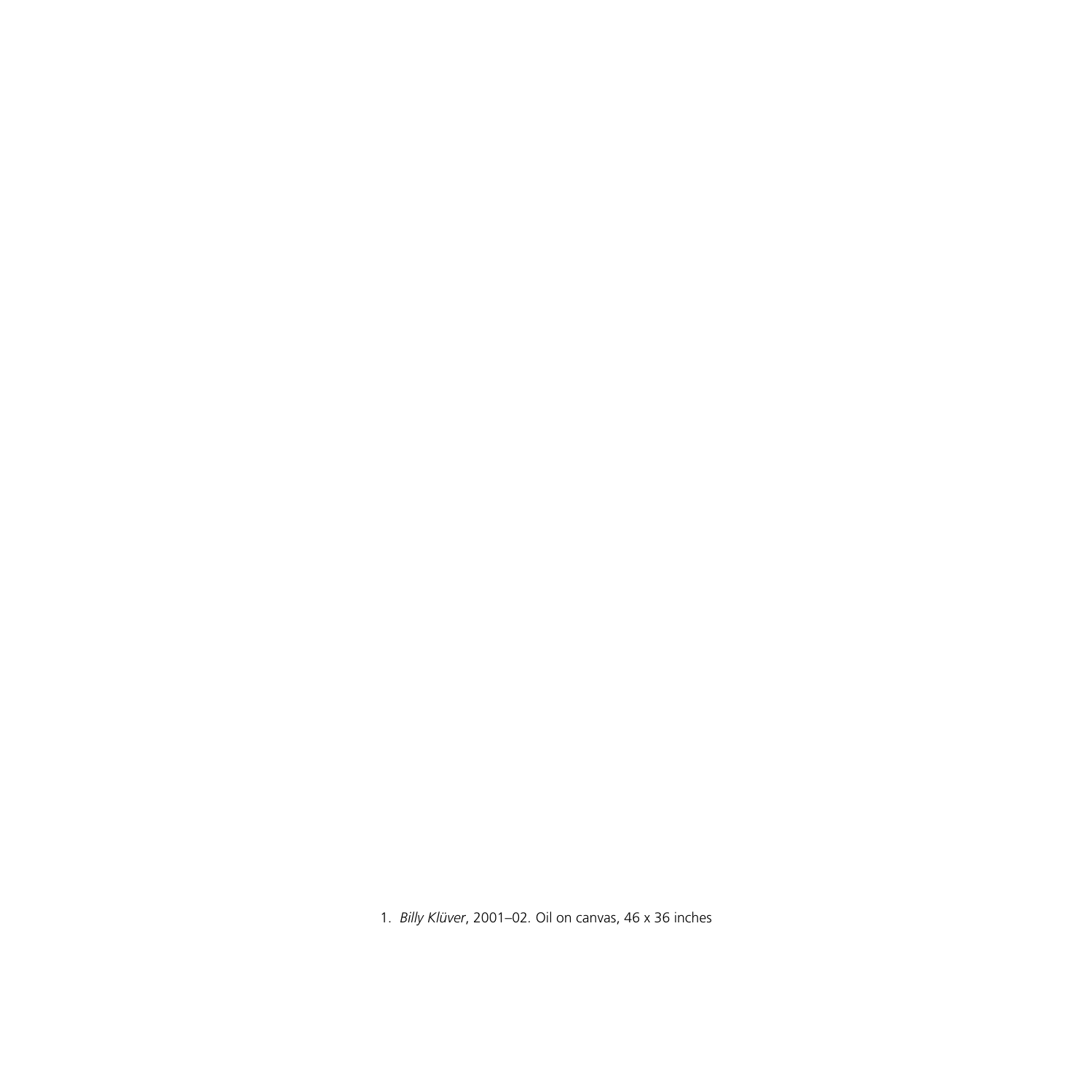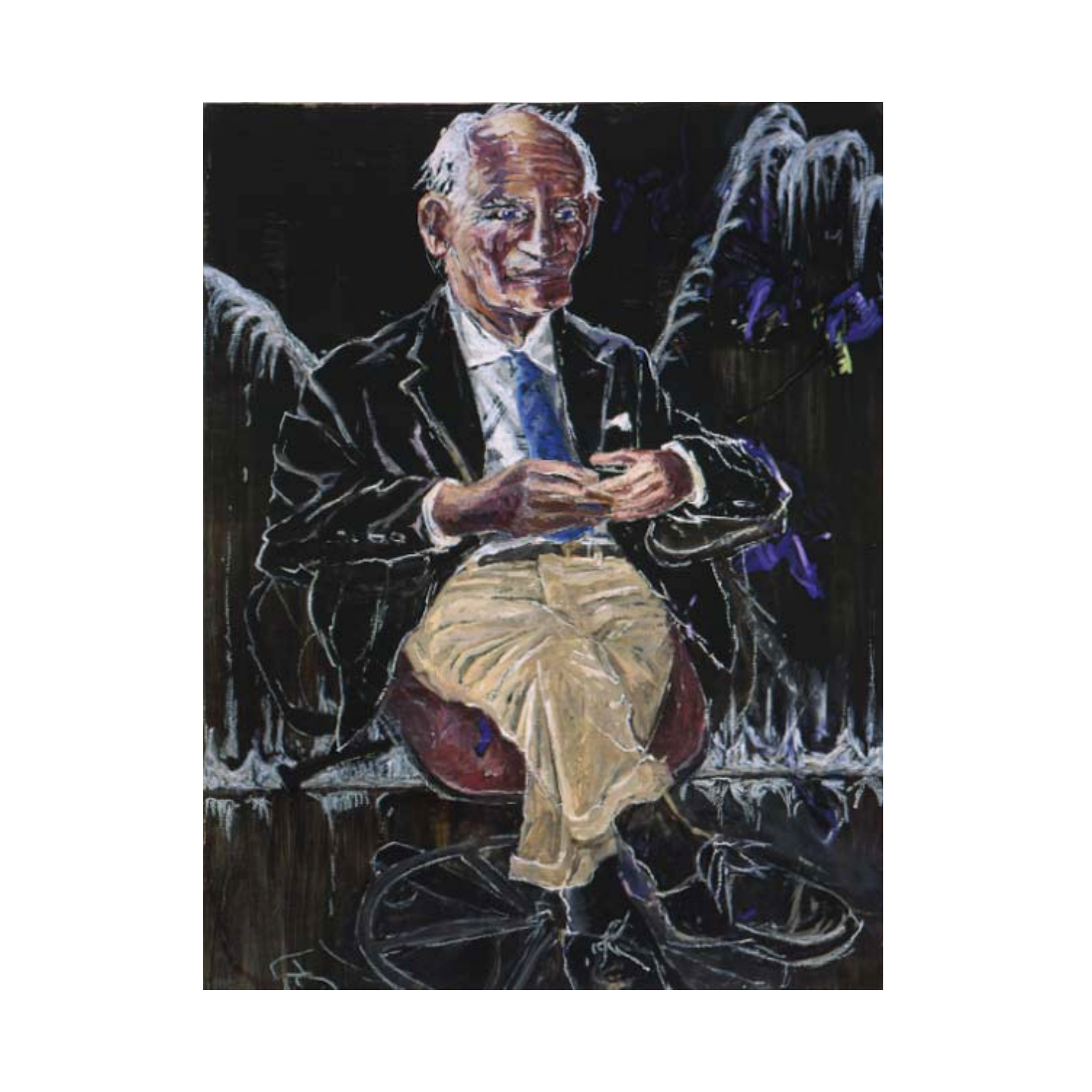2. *Tara Somerville*, 2001*.* Oil on canvas, 18 x 14 inches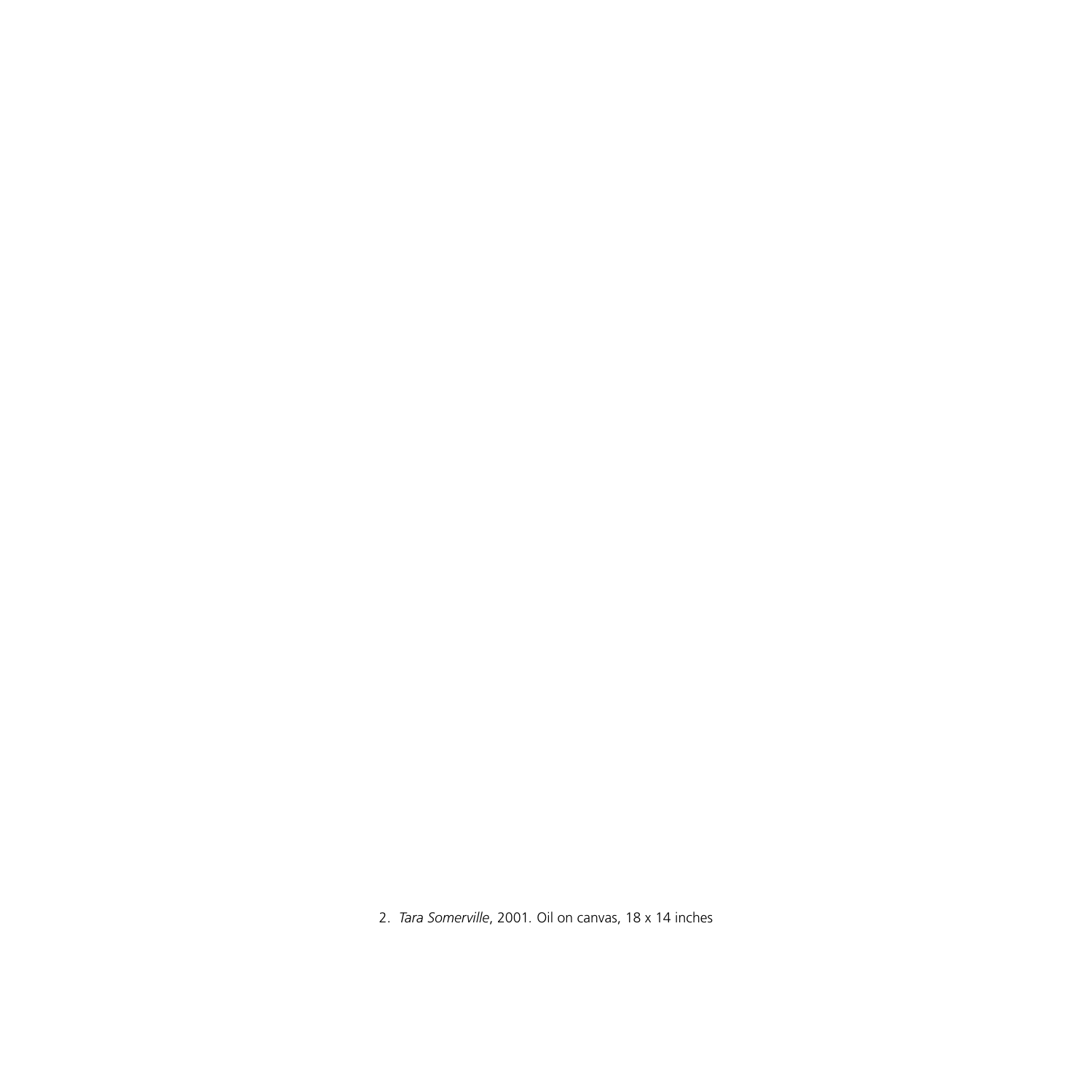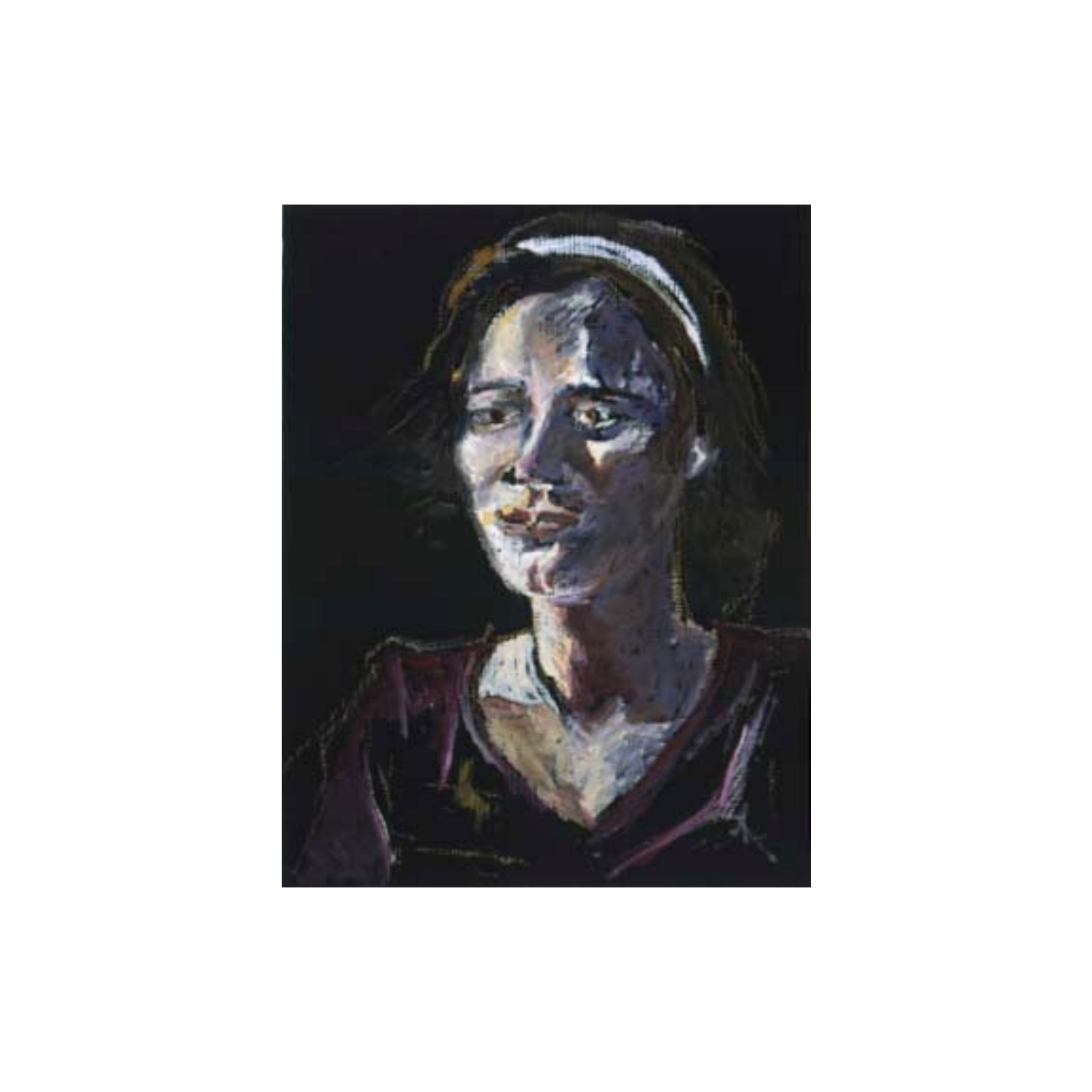3. *Sara & Rebekah Maysles, Fisher's Island,* 2002. Oil on canvas, 56 x 84 inches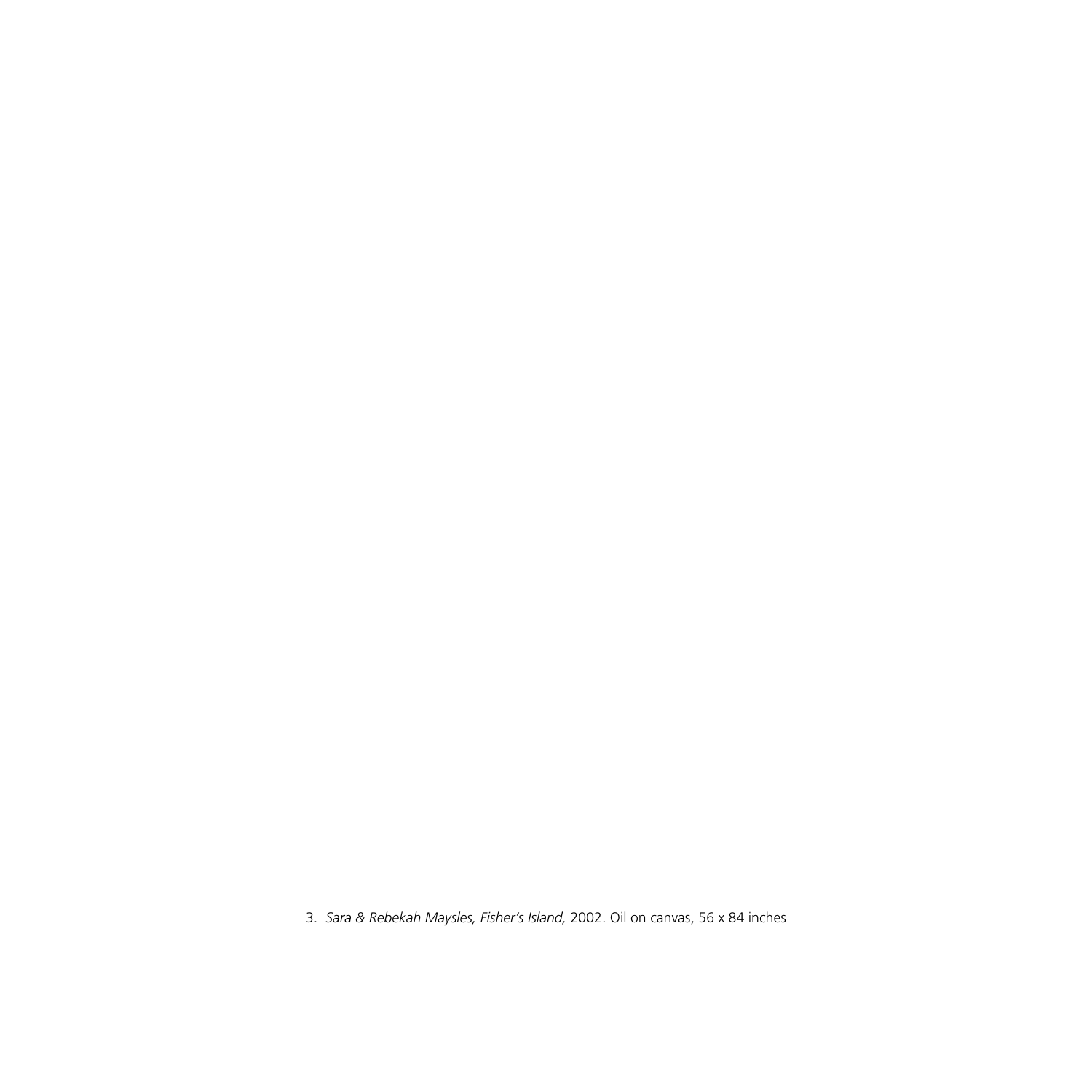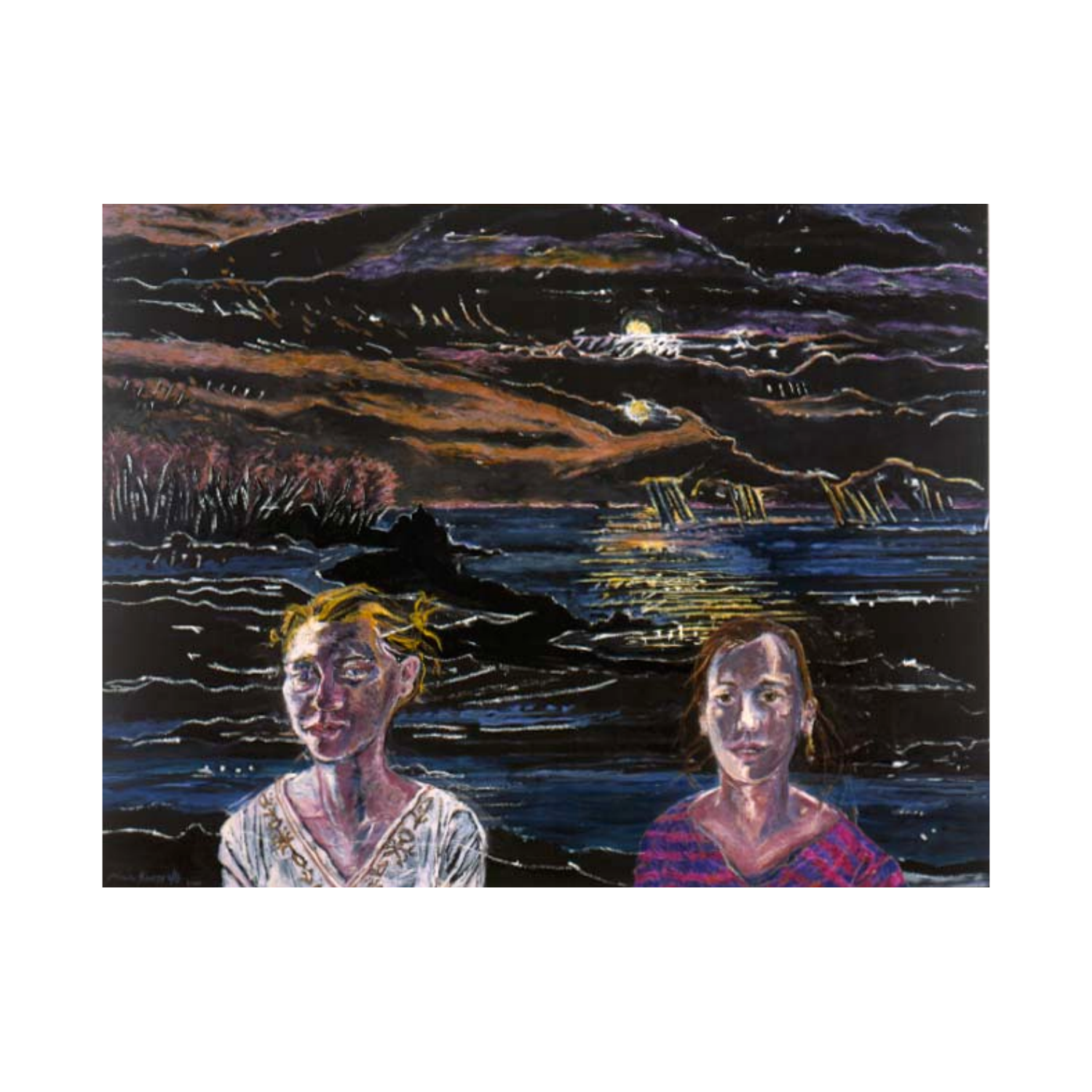4. *Terance O'Dougherty*, 2002*.* Oil on canvas, 14 x 18 inches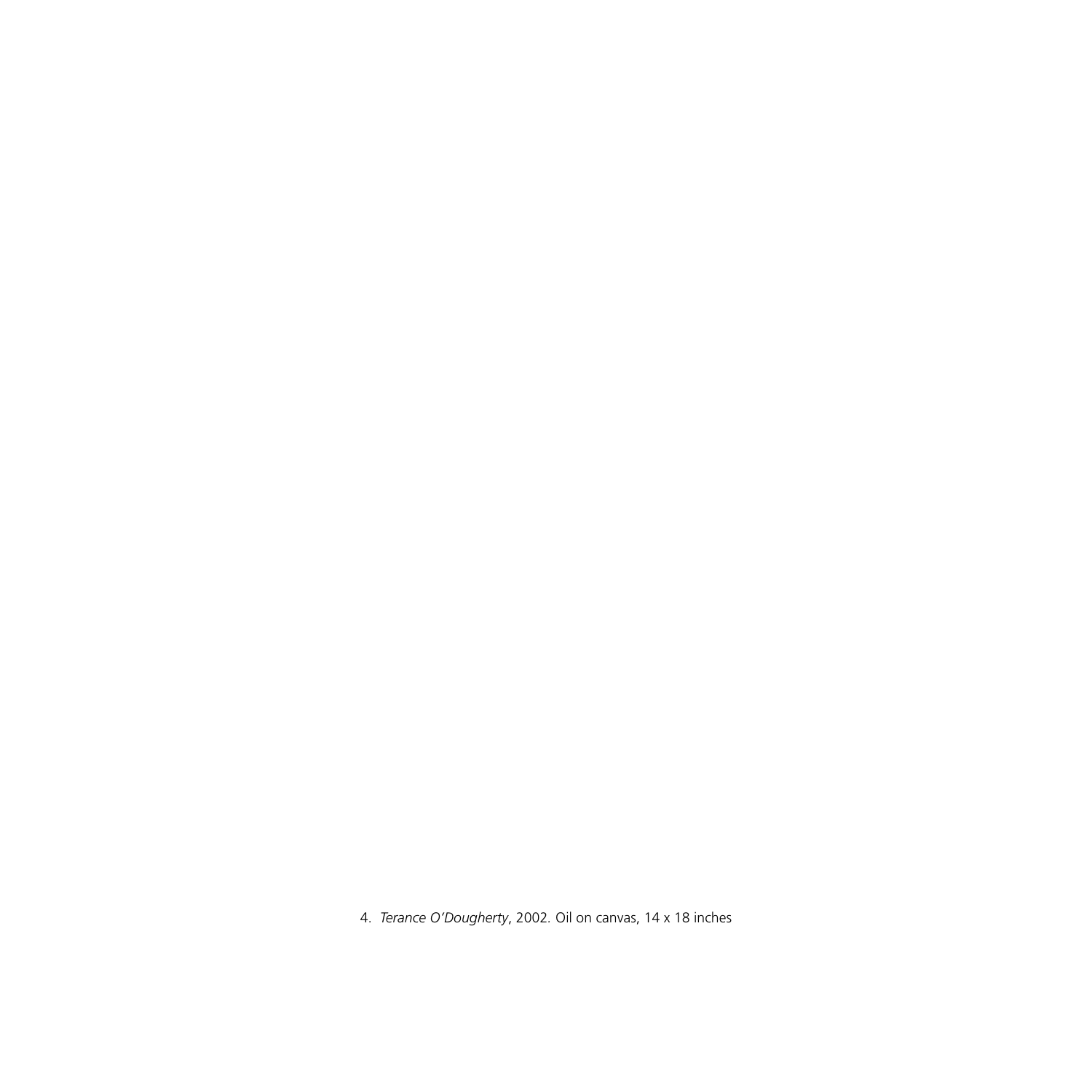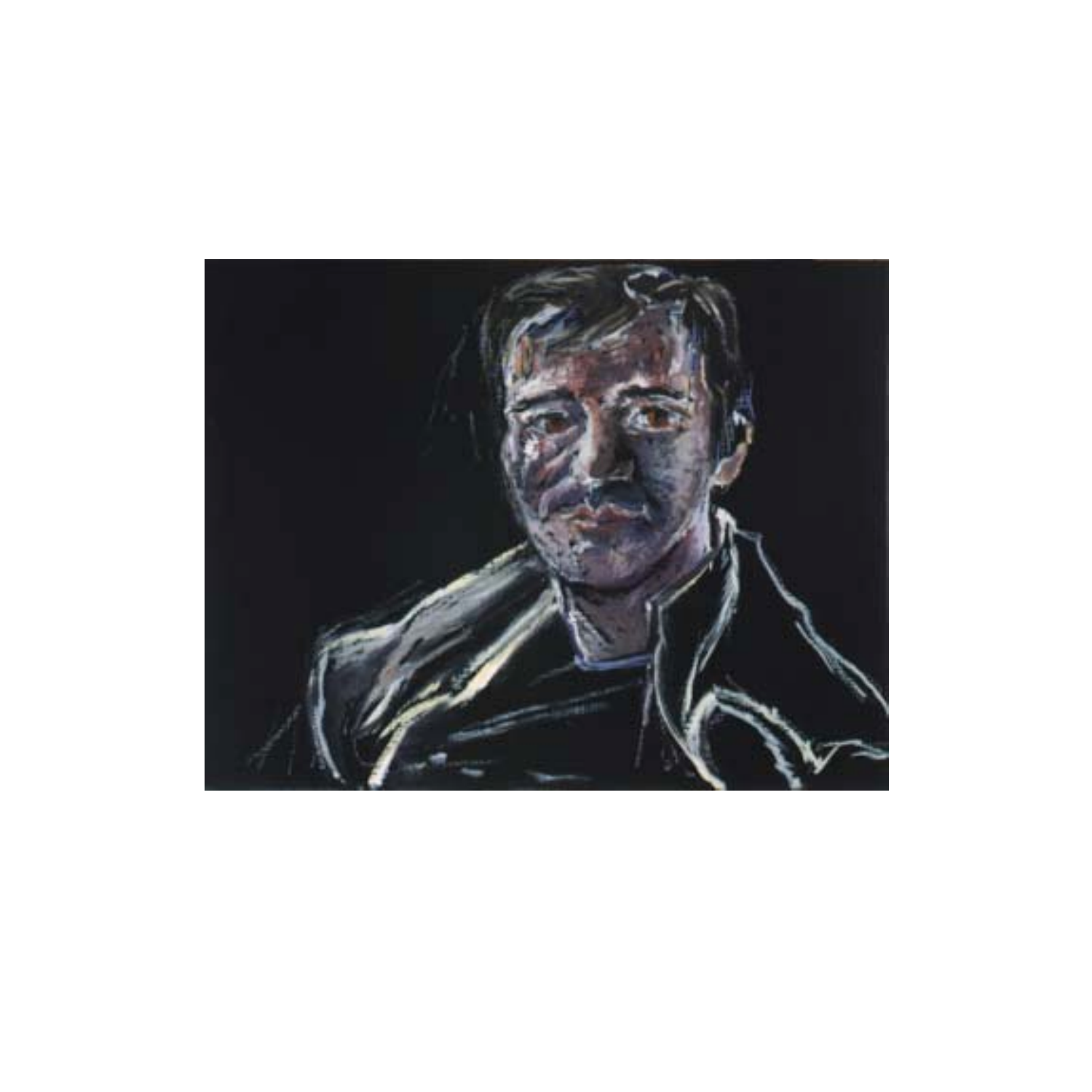5. *Brett Berk*, 2001. Oil on canvas, 28 x 28 inches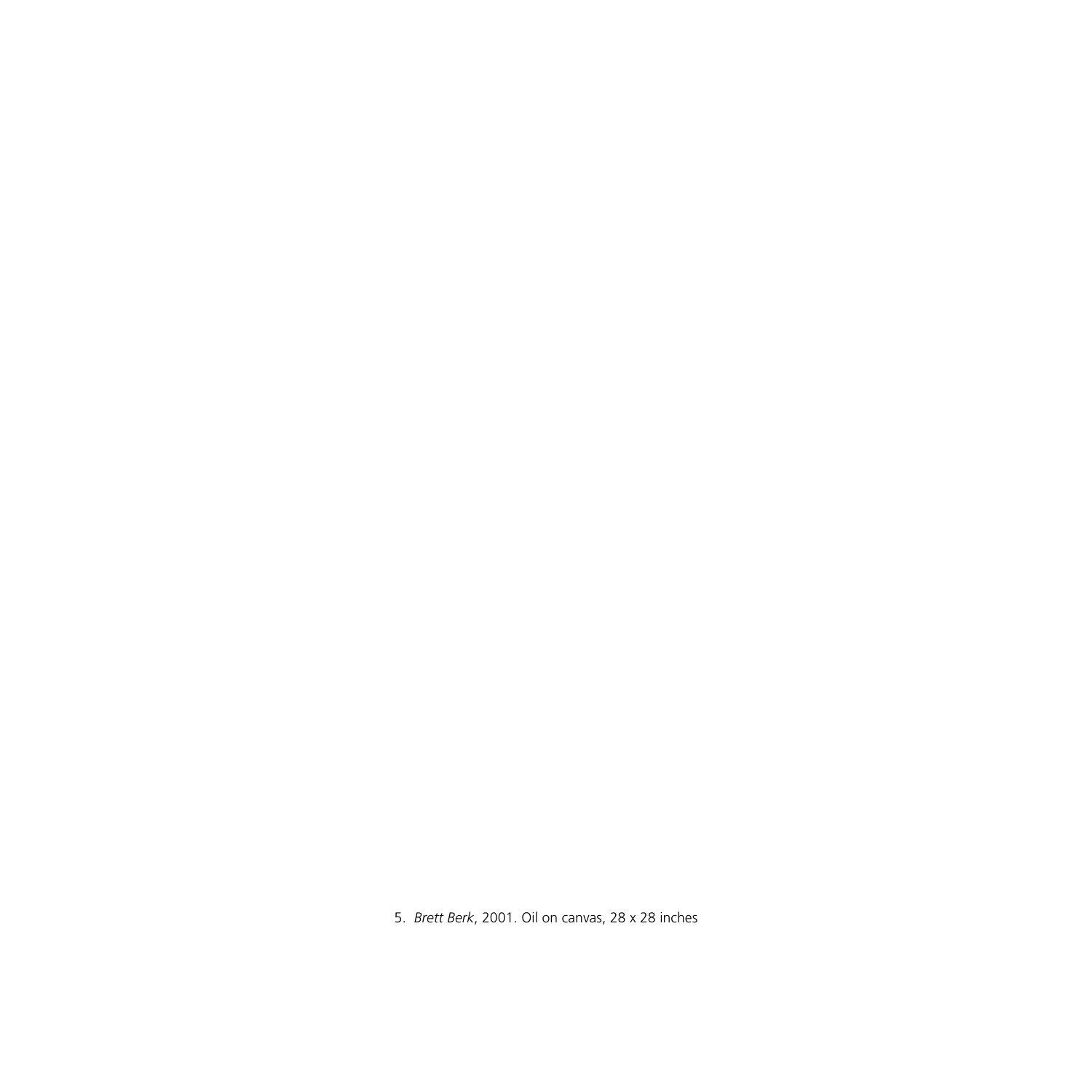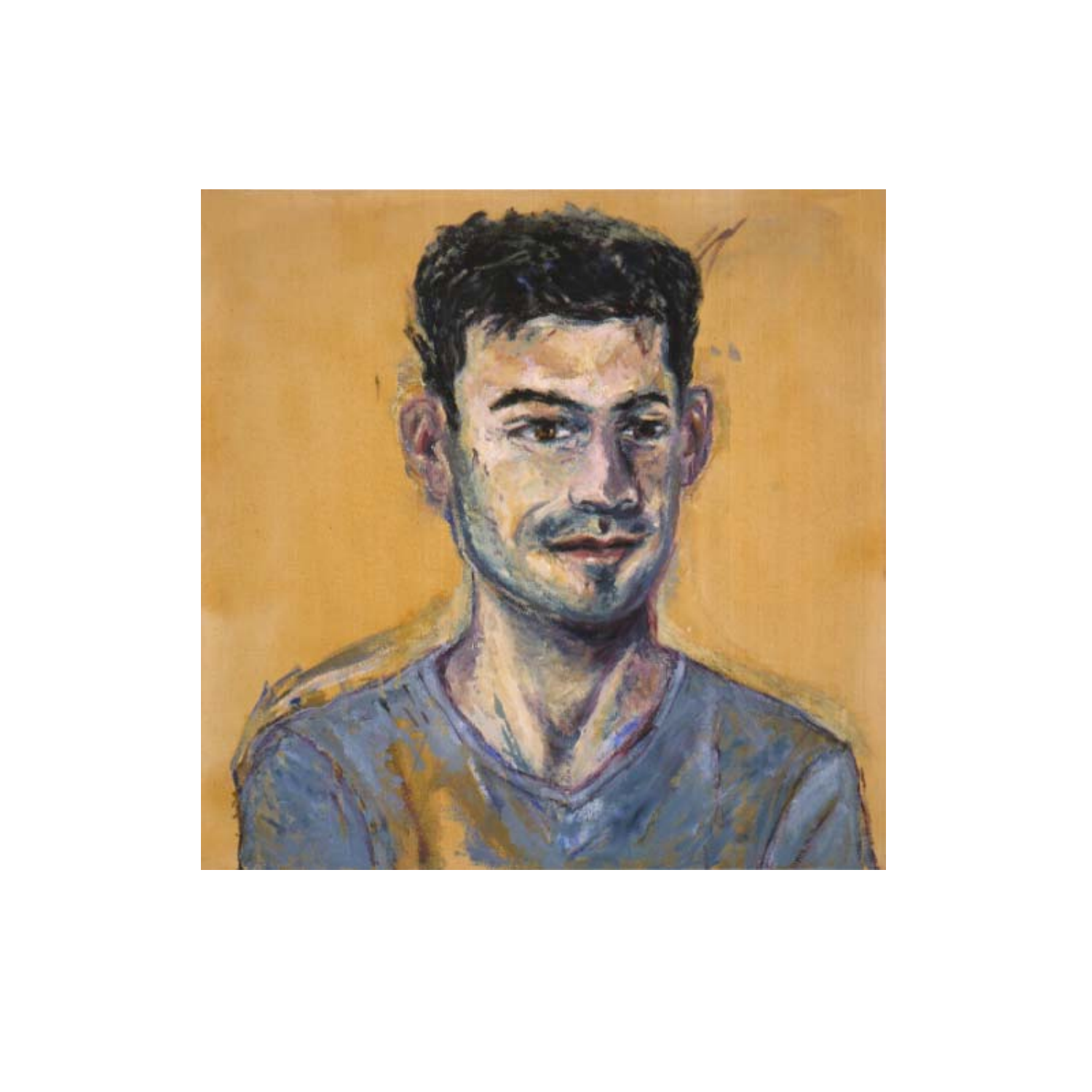6. *Tal McThenia*, 2002. Oil on canvas, 16 x 16 inches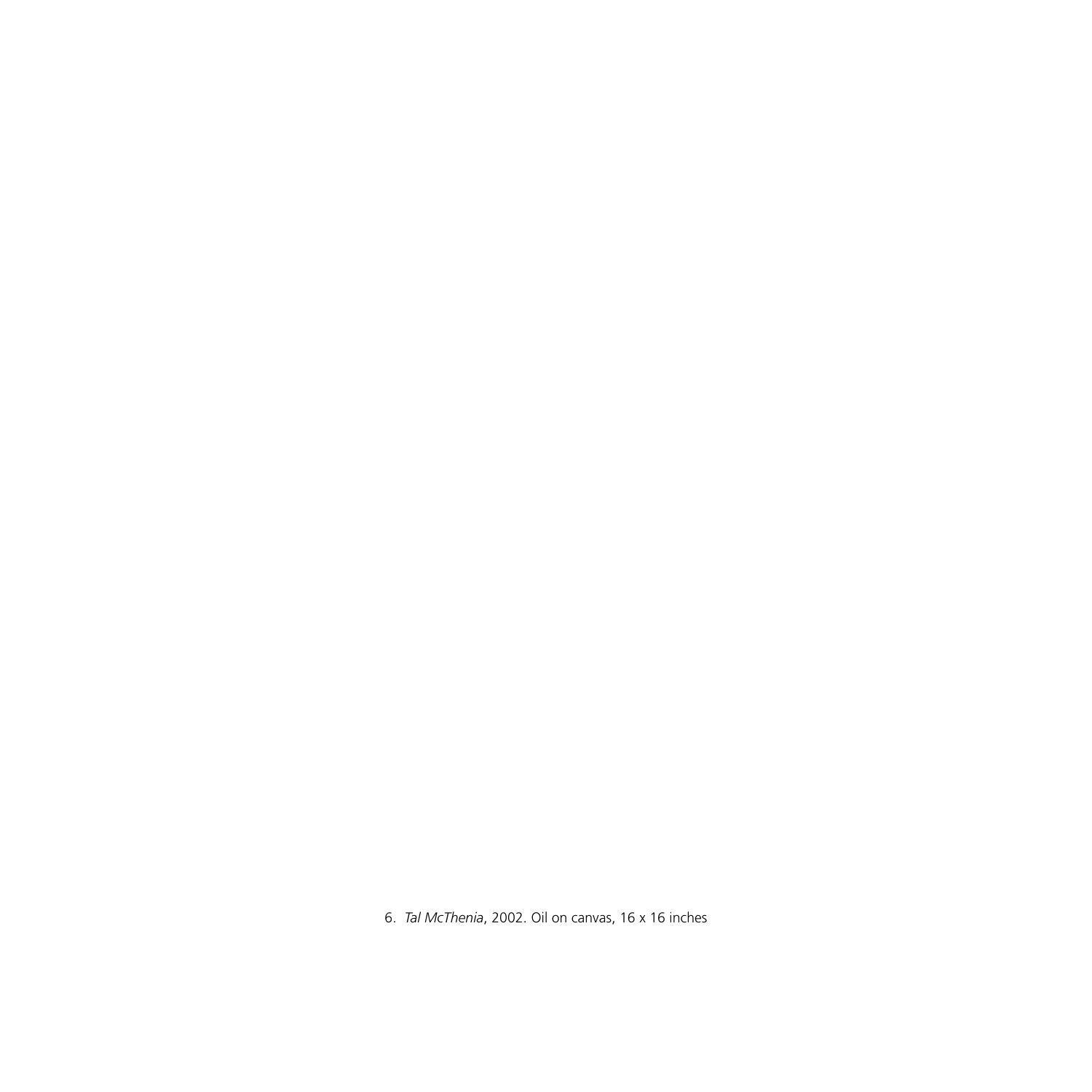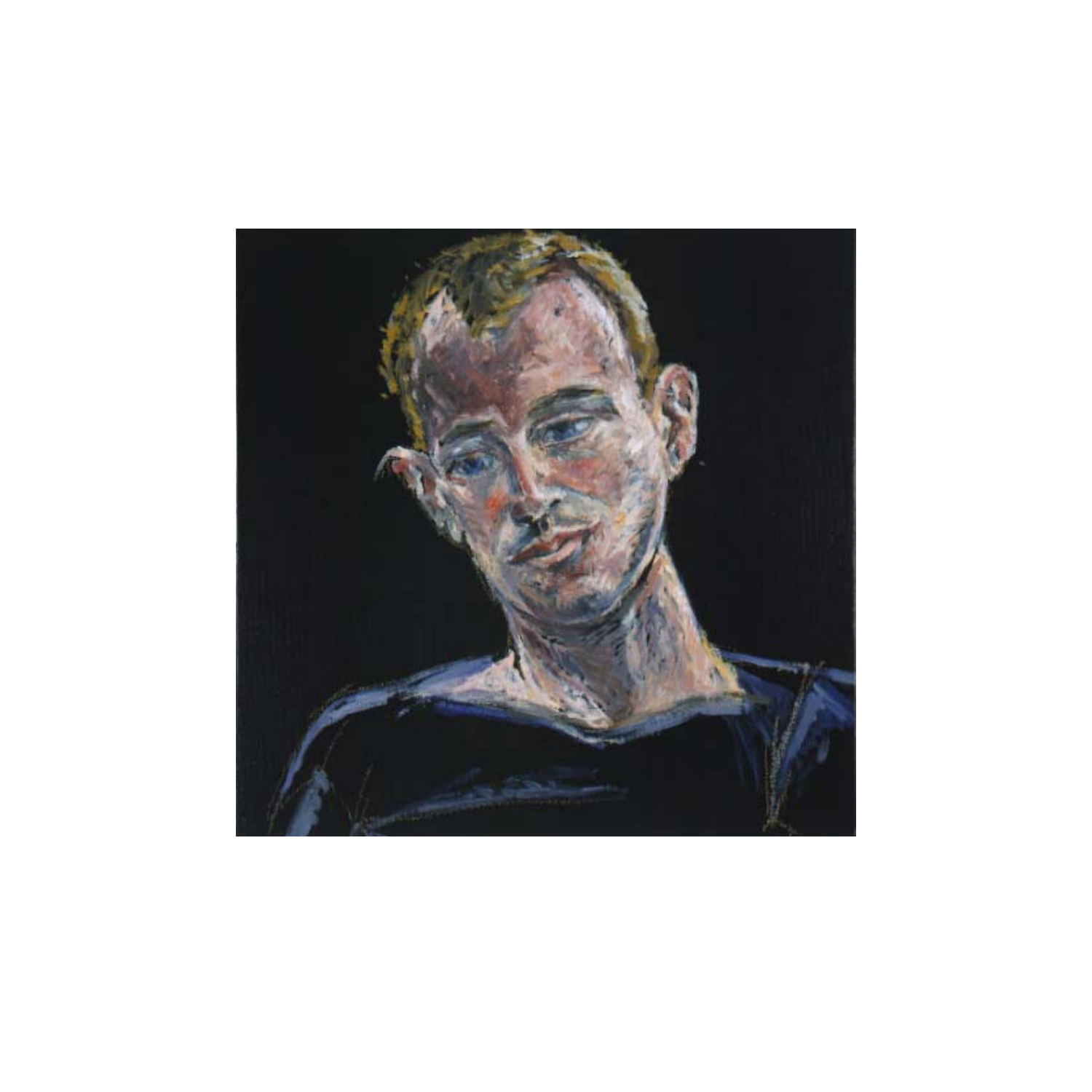7. *Charles & Felix Bernstein*, 2001–02. Oil on canvas, 46 x 32 inches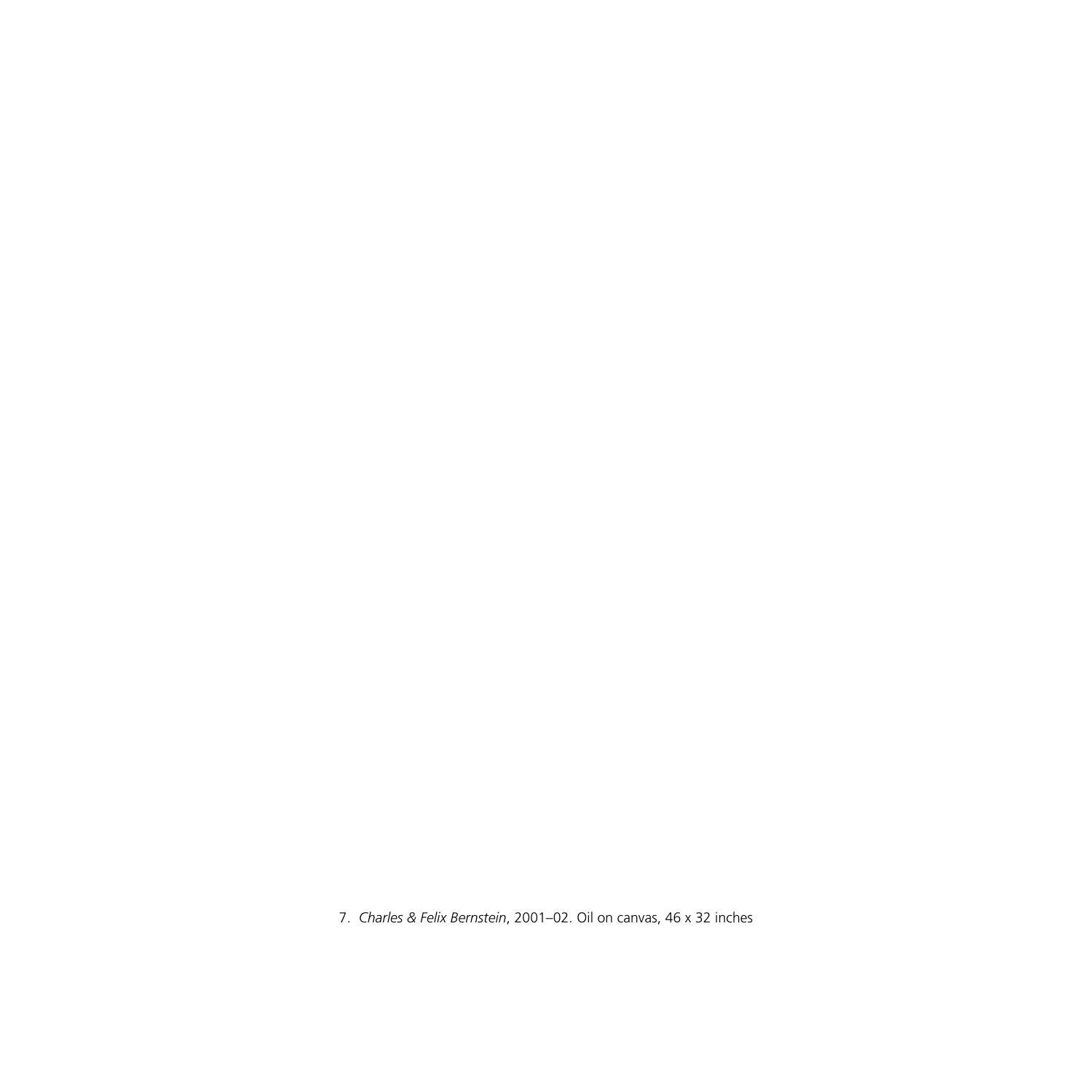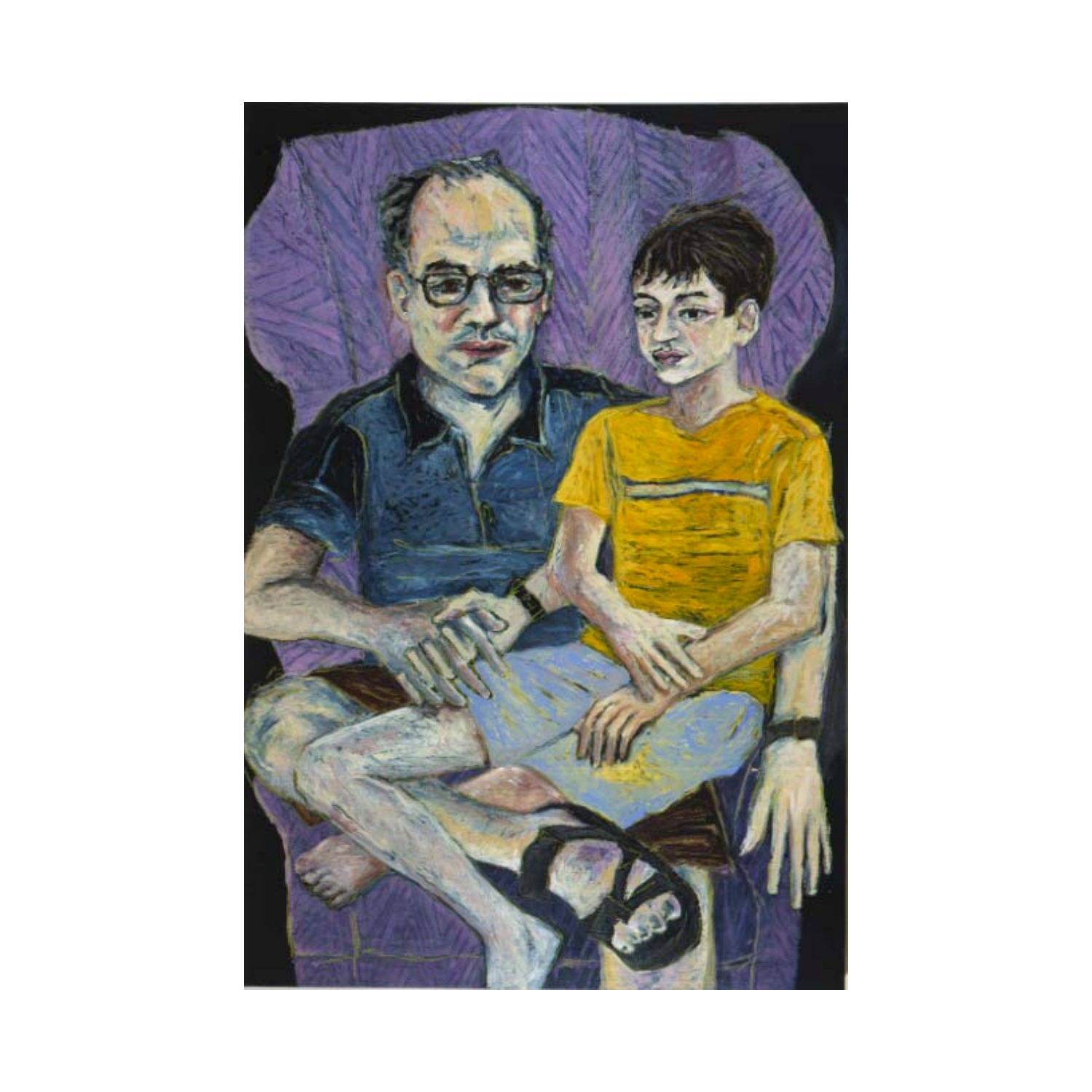8. Eva Sofia Aridjis, 2002. Oil on canvas, 11 x 14½ inches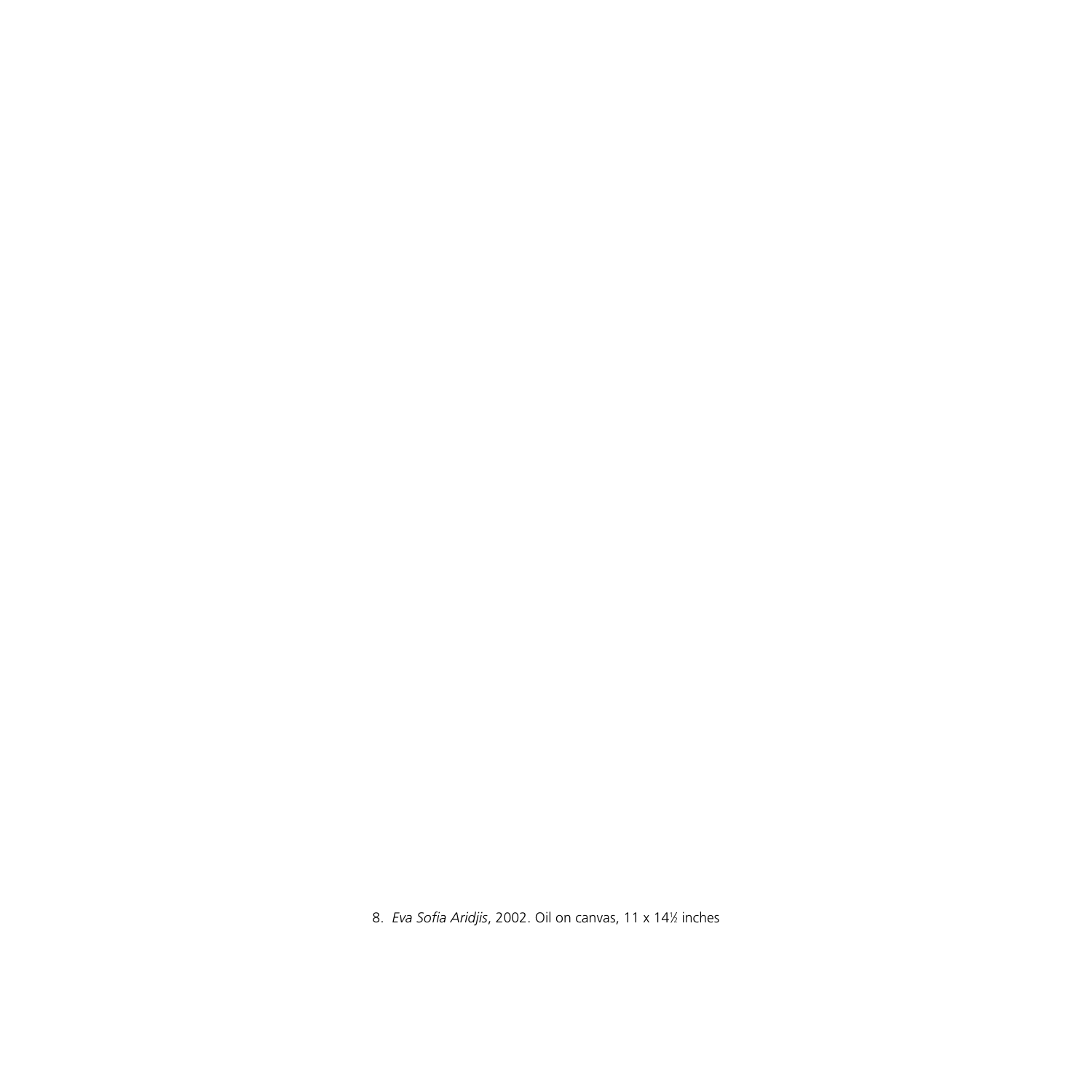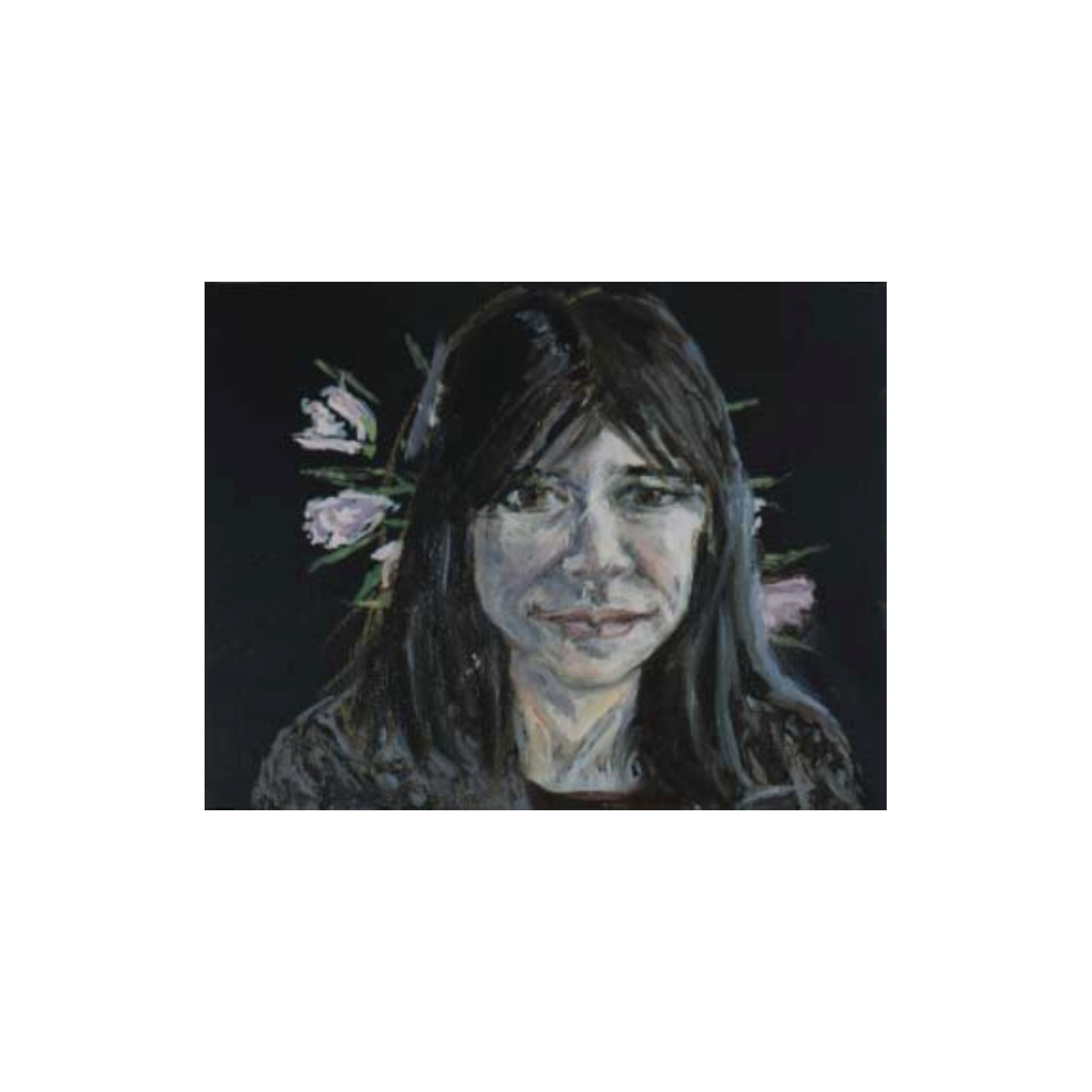9. *Natasha Shapiro*, 2002. Oil on canvas, 70 x 20 inches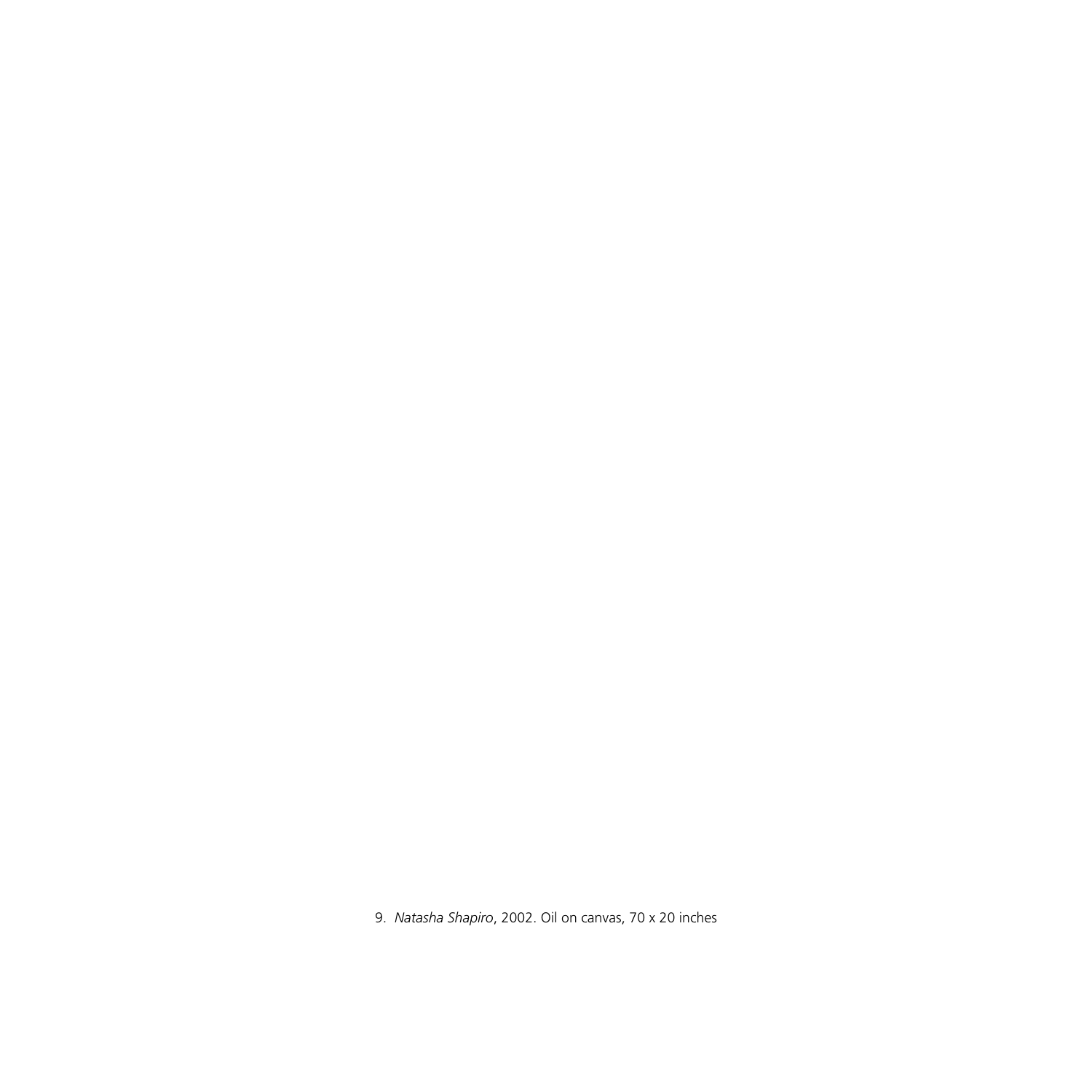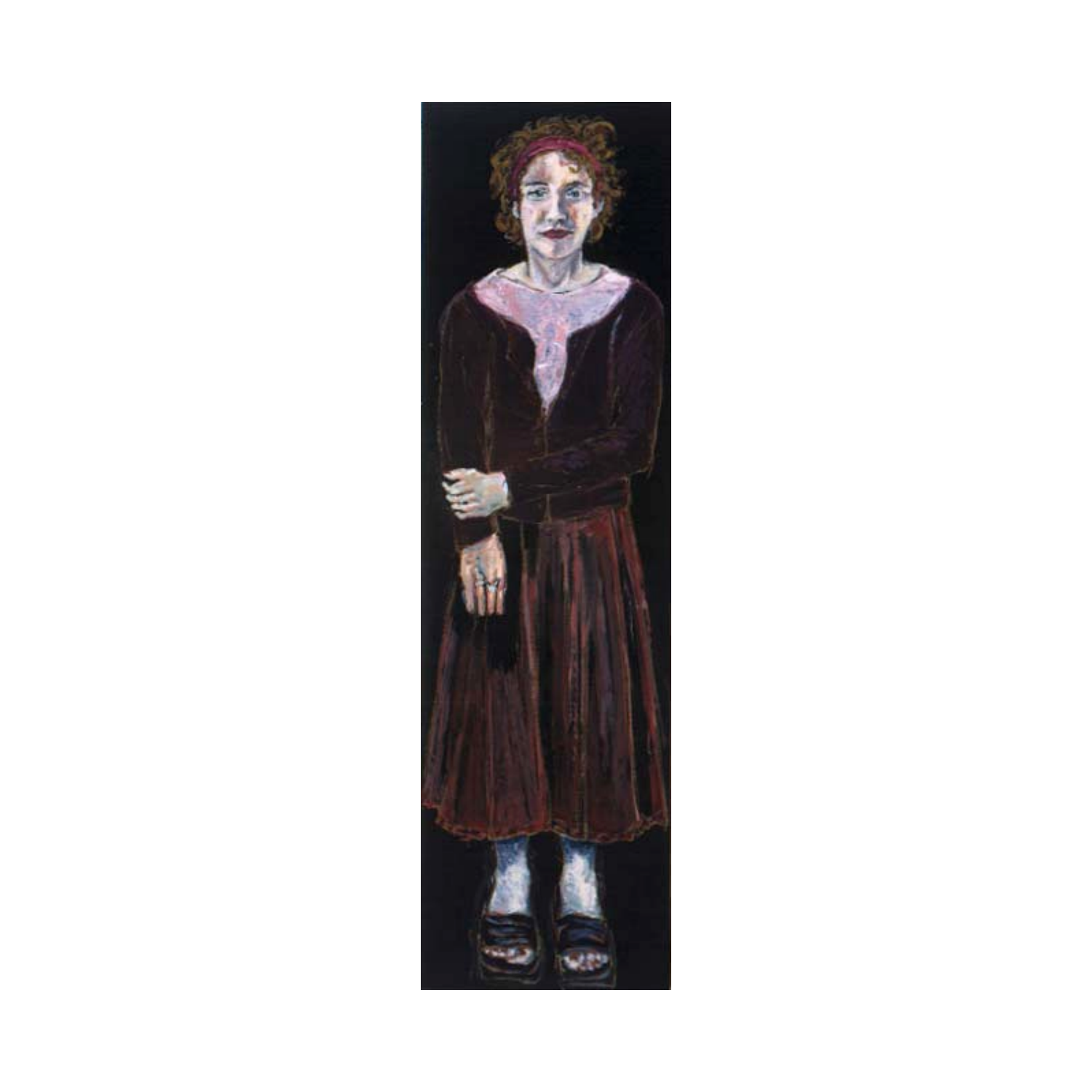10. *Nina Sobell*, 2002. Oil on canvas, 14 x 18 inches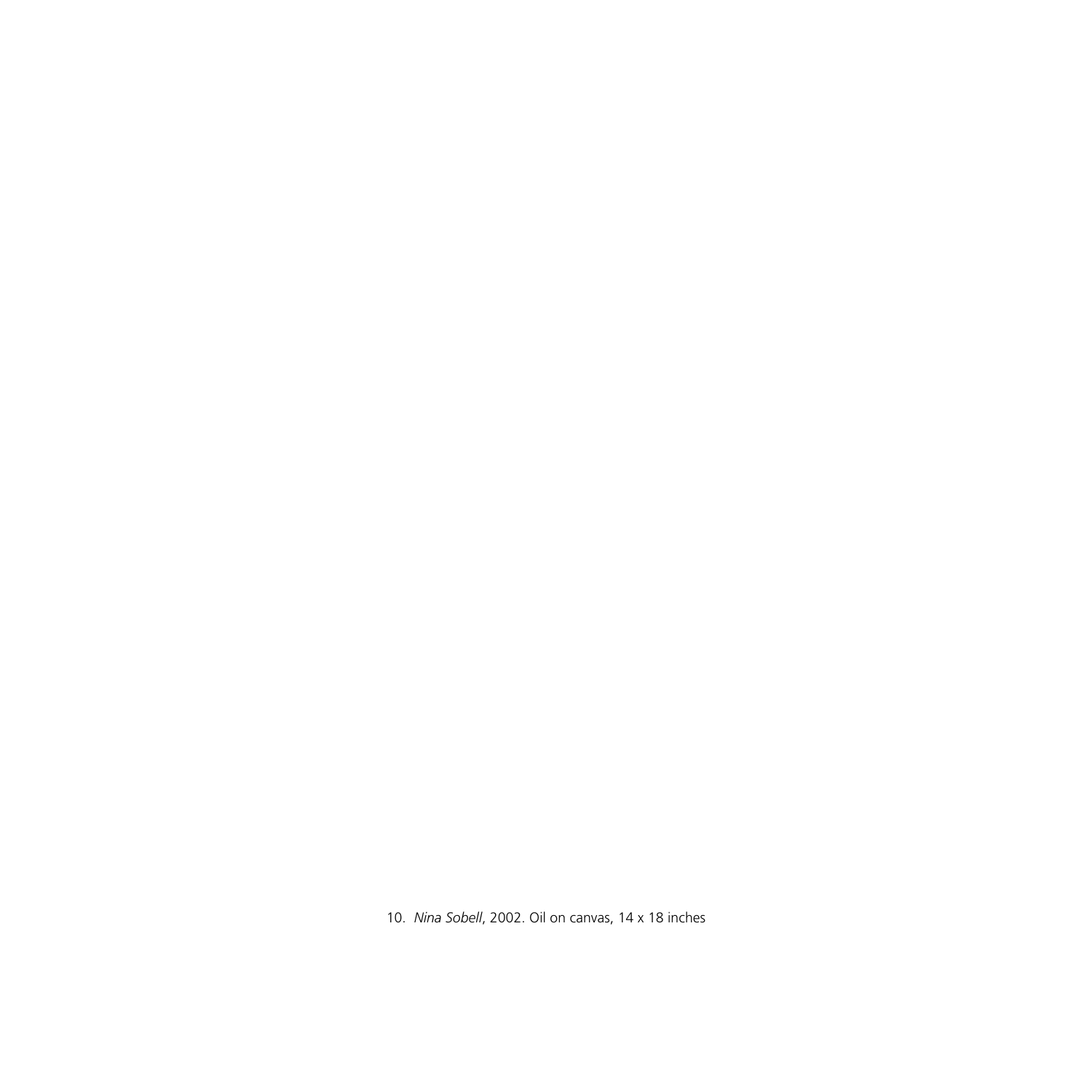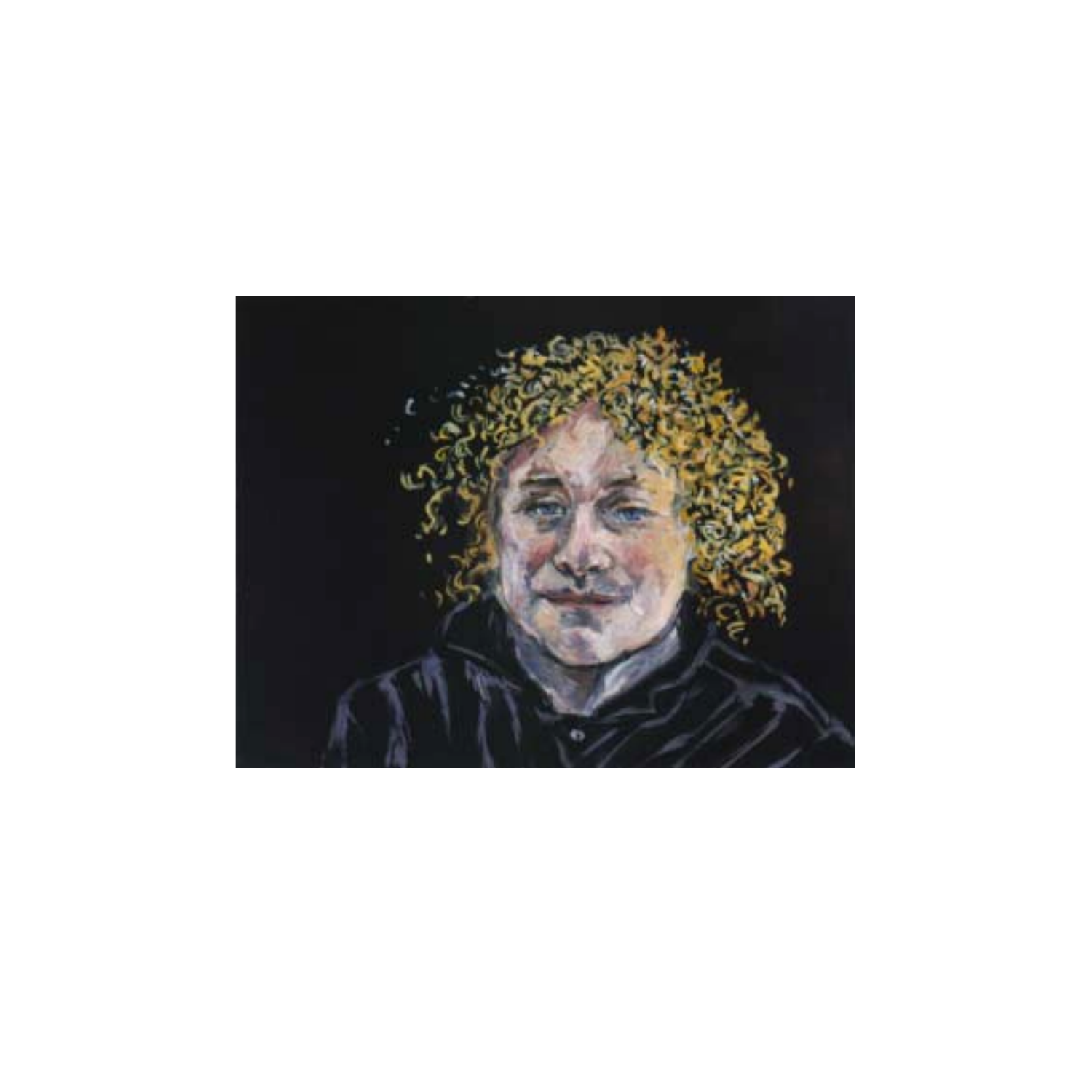11. *Moishe David Gross*, 2002. Oil on canvas, 16 x 16 inches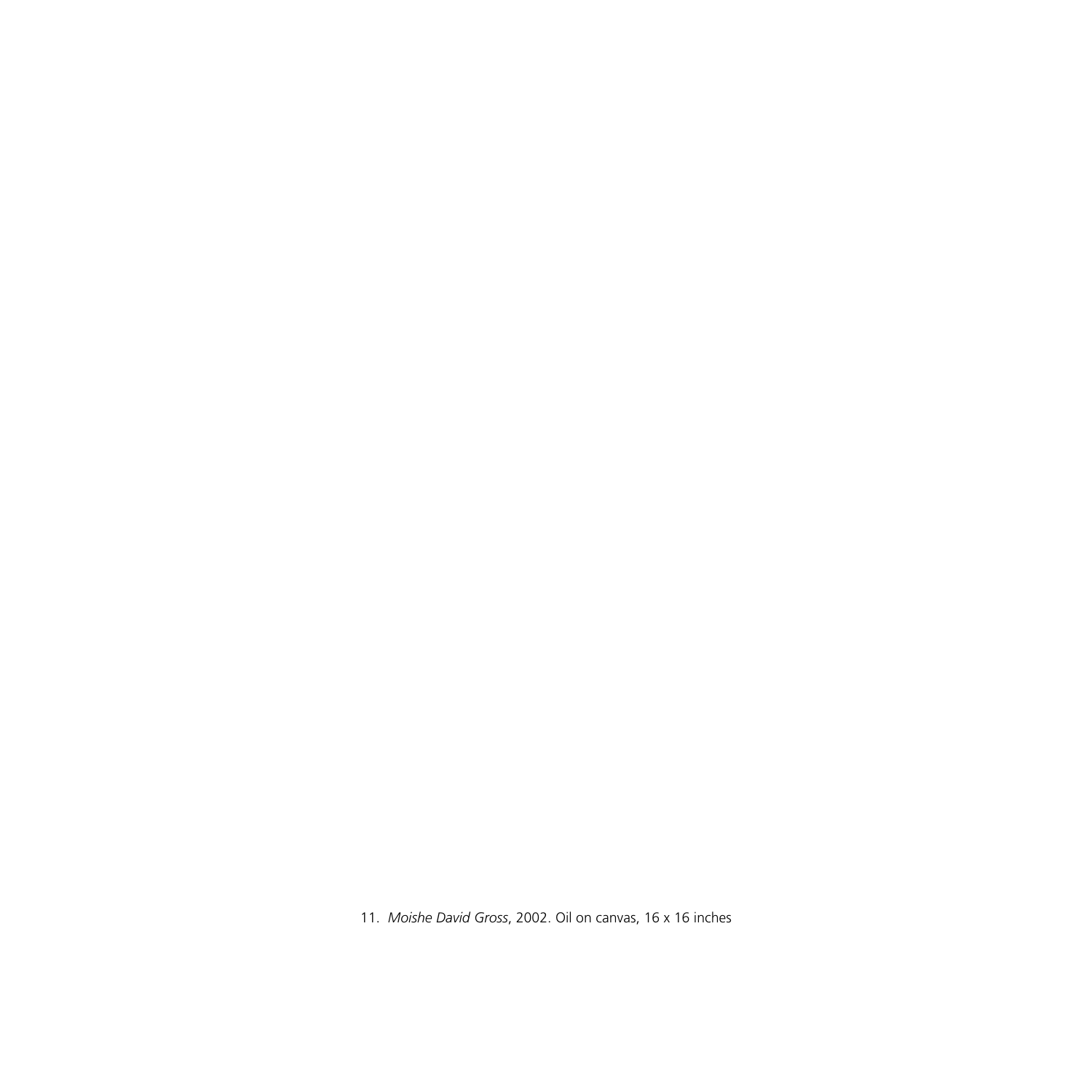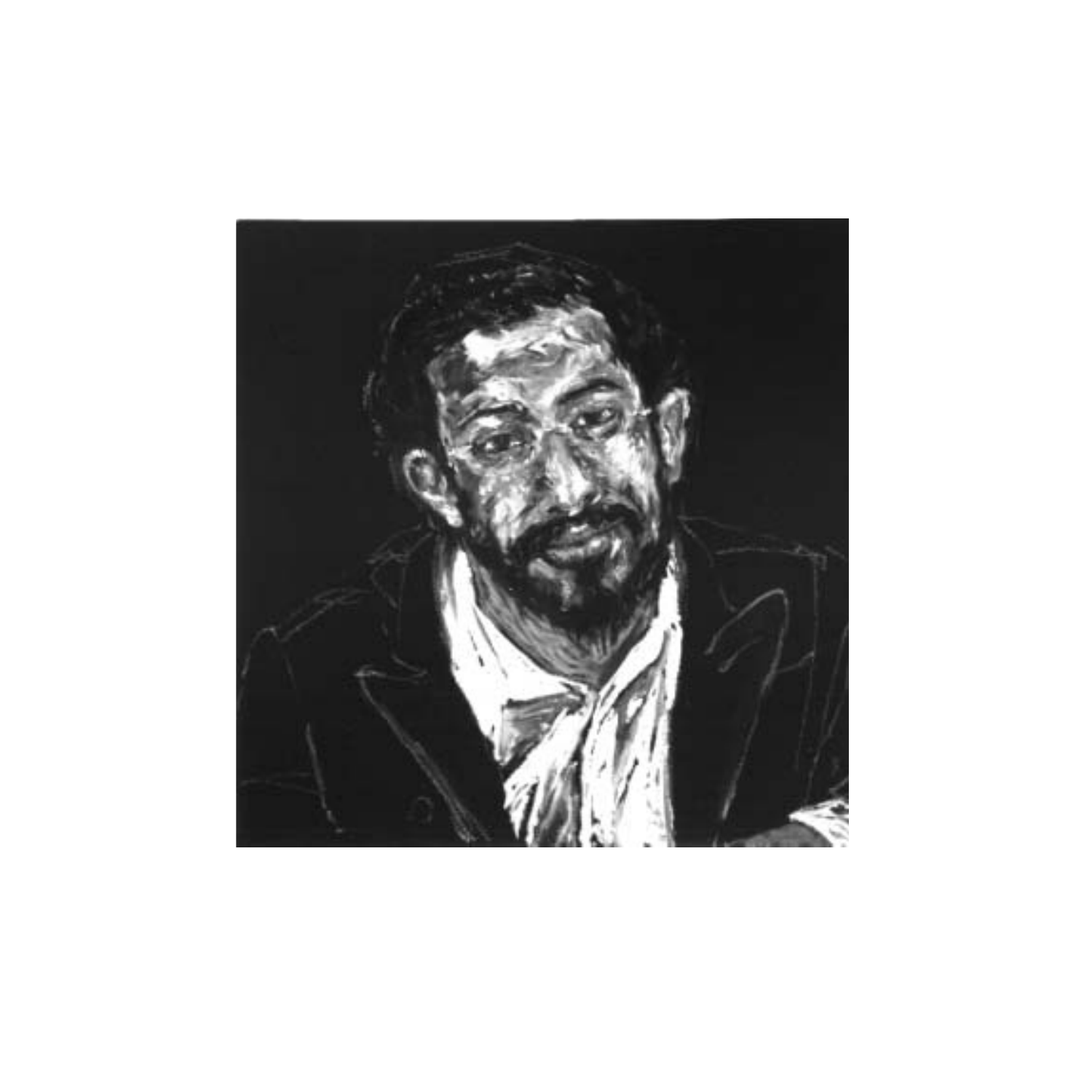

Left to right: *King Fisher's Daughter* from *Art on the Beach,*Creative Time, NY, 1977, acrylic on gatorboard, 12' x 15' x 6'. *Hold-Up* at the Customs House, Creative Time, NY, 1978, bankroom installation, 15 figures drawn from life, onsite, pastel on paper and cardboard in bankroom,10' x 35' x 15', photo: Bill Arnold. *Ella Waving*, from A.R.E.A., Ward's Island, NY, 1983–86, mixed media, 24' x 17' x 12'.

## **Mimi Gross**

Born in New York City

#### **Education**

Bard College, Annandale-on-Hudson, NY Skowhegan School of Painting and Sculpture, MA Kokoschka School of Painting and Sculpture, Austria

#### **Solo Exhibitions**

2000

Salander-O'Reilly Galleries, NY, *Diverse Groundings.* Including CD-ROM: *The Baby Book*, with drawings and watercolors (computer engineering by Nazir Ellahi) 1997 Salander-O'Reilly Galleries, NY, *Diaphanous Leap* 1996 Provincetown Art Association & Museum, MA, *Sketch for Ecstasy* Palm Beach Museum of Art, Lake Worth, FL, *Sketches and Drawings for "Earth Studies"* 1994 Port Authority Bus Terminal, NY, *Portrait of "Success Garden" in Harlem*

The Urban Center, Municipal Arts Society, NY, *Portrait of "Success Garden" in Harlem*, featured in *People Make Parks: Public Space for Public Life* 1991 The New East End Gallery, Provincetown, MA Inax Gallery, Tokyo, Japan, *Songs of the Senses* 1989 Katzen-Brown Gallery, NY, *Chronologies* 1988 David Brown Gallery, Provincetown, MA, *Falls the Shadow* 1986 Ruth Siegel Ltd., NY, *In Public, In Private: Studies, Paintings and Painted Sculpture*  Gallerie Lara Vincey, Paris, France, *Murales, sculptures et dessins* 1984 Karen Lennox Gallery, Chicago, IL 1983 Public Illumination Picture Gallery, NY 1978 Collegiate School for Boys, NY, *Big Apple Circus, Circus Flats and Designs* 1966 Area Gallery, NY 1965 Castagno Gallery, NY

#### **Selected Group Exhibitions**

2002 *The 177th Annual: An Invitational Exhibition*, National Academy of Design, NY *Etchings and Monoprints 1999–2002*, The Space, NY *Wish You Were Here!*, A.I.R. Gallery, NY 2001 *New Prints 2001, Winter*, International Print Center, NY *Generations*, A.I.R. Gallery, NY 2000–2001 *The Figure: Another Side of Modernism*, The Newhouse Center for Contemporary Art, Snug Harbor Cultural Center, Staten Island, NY 2000 *Generations*, A.I.R. Gallery, NY *Remembering Rudy,* Tibor de Nagy Gallery, NY *Etchings and Monoprints,* VanDeb Publishers, NY 1999 *Miriam's Cup*, Jewish Community Center, Baltimore, MD 1998 *List Graphic Publications*, The Jewish Museum, NY *Fifty Years of Women at Bard*, Bard College, Annandale on Hudson, NY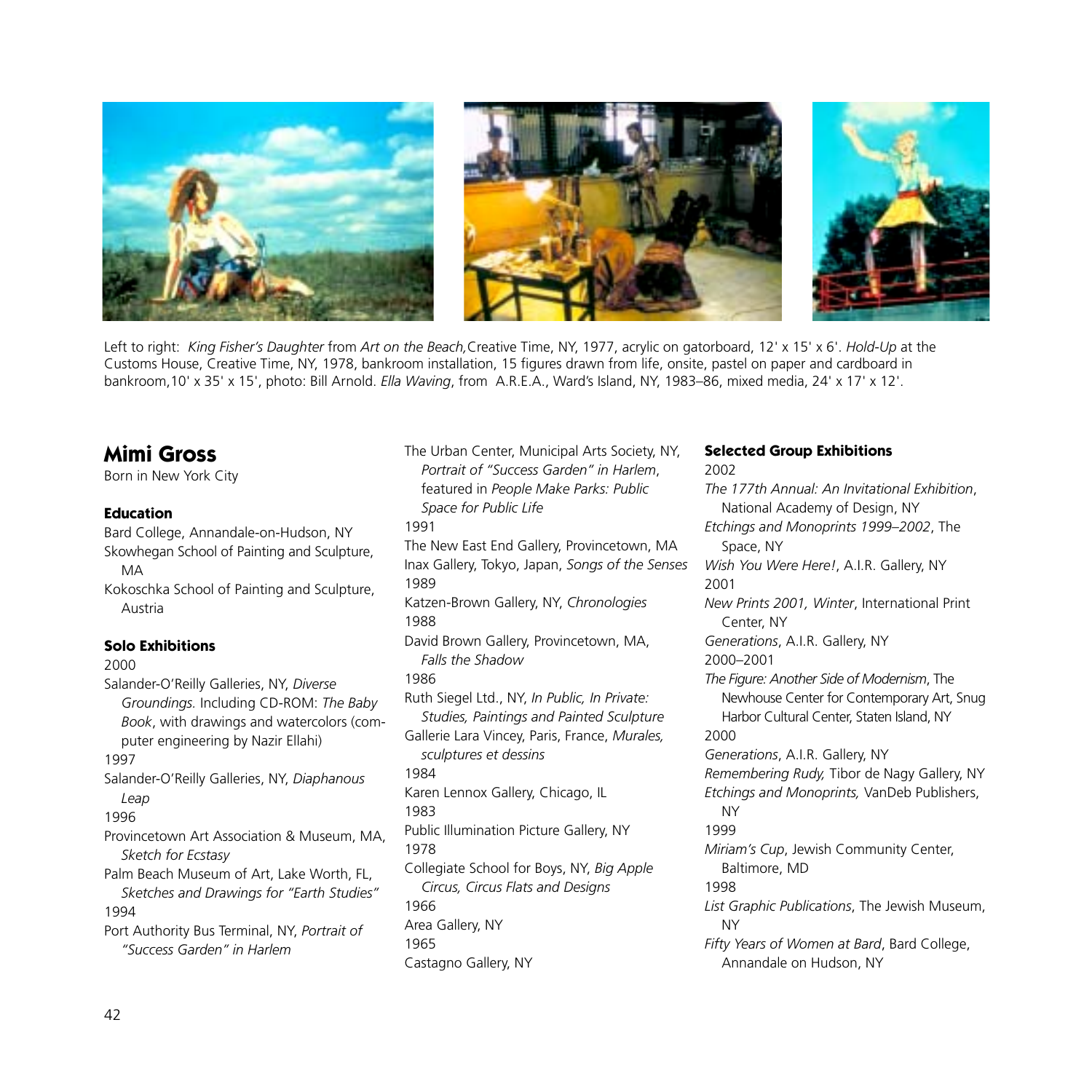

Left to right: *Portrait of 'Success Garden' in Harlem*, 1993 and 94*,* mixed media sculpture installation, 15' x 35' x 25', photo: Maggi Hopp. *Sketch for Ecstacy*, 1996, mixed media sculpture installation, 15' x 35' x 25'. *Parade* for Mixed-Use District, Tribeca, NY (corner, White and Church Sts.), 1990, acrylic and urethane on foam rubber over armatures, five figures, 8' x 4' x 3'.

*Children in Crisis,* Benefit, traveling in select German Museums *Dance Depictions*, The Neuberger Museum of Art, Purchase, NY 1997 *Art & Suitcase (Will Travel)*, Jersey City, NJ; Detroit, Mich.; London, England (1998), Gertrude Stein Gallery (2000). *A.I.R. Generations 25th Anniversary*, A.I.R. Gallery, NY *The Newton—Provincetown Connection*, Newton Museum of Art, Newton, MA *Women Beyond Borders*, ongoing exhibition traveling around the world *Dance Depictions*, installation at Neuberger Museum, S.U.N.Y. Purchase*,* NY 1996 *Women in the Visual Arts*, Hollins College Art Gallery, Roanoke, VA Palm Beach Community College Museum of Art, FL *Town and Country: In Pursuit of Life's Pleasures*, Nassau County Museum of Art, Roslyn Harbor, NY *Invitational/Winners of New York State Council on the Arts Grants in Visual Art*, Delaware Arts Center, Narrowsburg, NY

*Instant Visions*, NY Women's Foundation, Streets of Soho, NY 1995 *Face to Face*, Artists' Portraits of Artists, Gallerie Swan, NY *Gardens of the World*, C.W. Post College, NY *Group Show*, Gallerie Te, Tokyo, Japan *Voices of Conscience: Then and Now*, ACA Galleries *Painting in Poetry, Poetry in Painting: Wallace Stevens and Modern Art*, Sidney Mishkin Gallery, Baruch College, NY *Children in Crisis*, Hamburg, Germany *Design Biennial*, Parrish Art Museum, NY *Art after Art*, Nassau County Museum of Art, NY 1991 *Urban Icons*, Ruth Siegel, Ltd., NY *Intimations of Immortality: The Sculptures of Chaim Gross and Mimi Gross*, The National Jewish Museum, Washington D.C. 1990 *Mixed-Use District*, The Institute for Contemporary Art, The Clocktower Gallery/P.S.1, NY *Theoretical Ideas for the Hudson Waterfront*, Municipal Arts Society, Fashion Institute of

Technology, NY

#### 1987

*The Artful Traveler*, The BMW Gallery, NY *Short Stories*, 7 Penn Plaza, NY 1985 *Harvest*, Ruth Siegel, Ltd., NY *The Subway Show*, Lehman College, NY *History of the Lower East Side*, Henry Street Settlement, NY *Landscapes*, Gracie Mansion Gallery, NY 1984 *Portraits*, P.S.1, NY 1983 *Bodies and Souls*, Artists' Choice Museum, Alex Rosenberg Gallery, NY *The Ritz Hotel Show*, Washington, D.C. *Portraits on a Human Scale*, Whitney Museum of Art, Downtown Branch, NY *Sculpture on Shoreline Sites*, Ward's Island, NY 1982 *Contemporary American Realism*, 1 Penn Plaza, NY *Painted Light*, Artists' Choice Museum, national travelling show 1981 *The Portraits*, Semaphore Gallery, NY *Images of Labor,* National Museum of American History, Washington, D.C. *The Safe Show,* Empire Safe Co., NY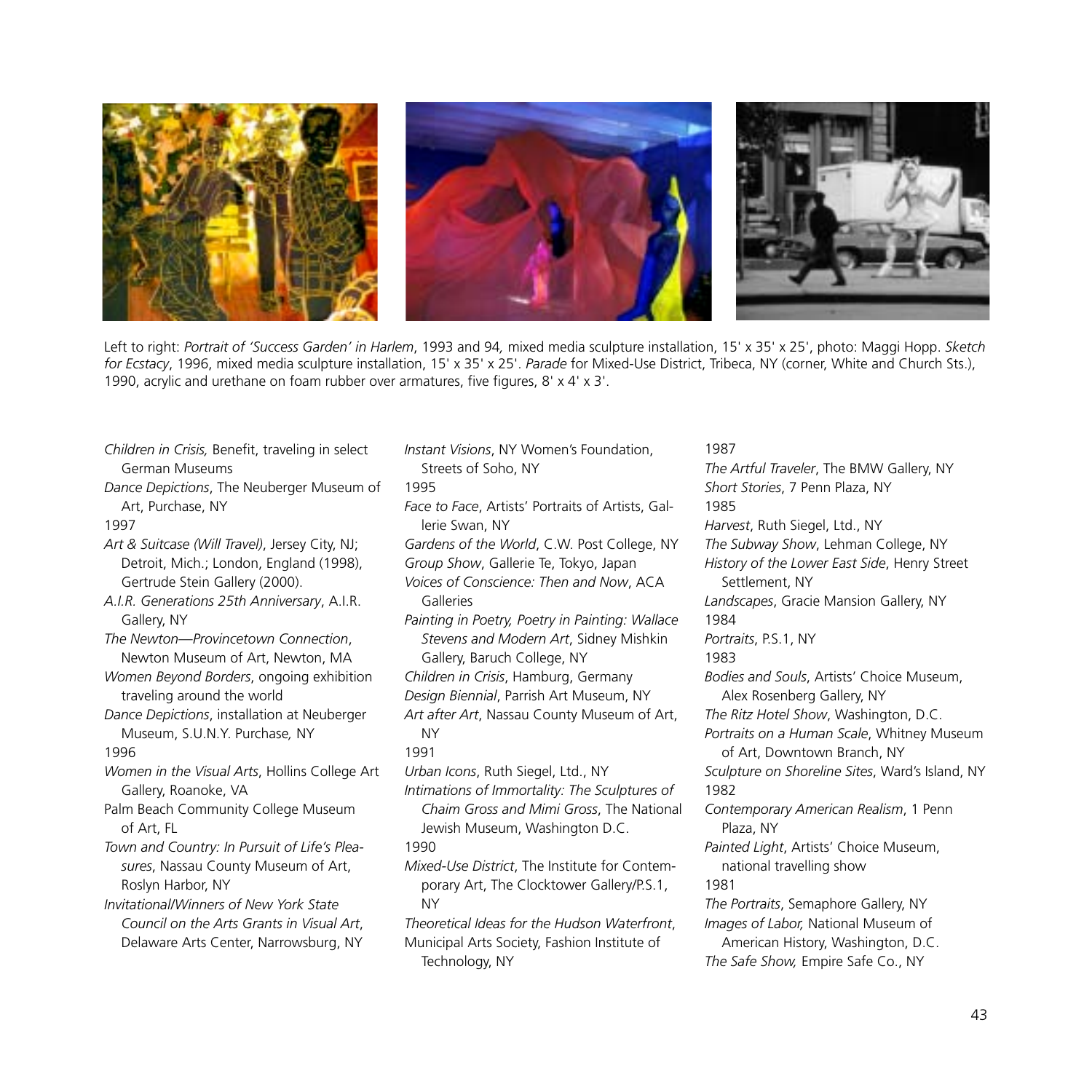

Left to right:Costumes for *Parade* from the Kyoto International Music Festival, 1988, hand dyed lycra and organza. Fabricating *GhostMountain* set for *Sky Eye*, Douglas Dunn & Dancers, 1989–90, copper tubing and cotton bobbinette, 15' x 60' x 15', photo: Monika Vogt. *Sky Eye* performance, festival D'Automne, Pompidou Center, Paris,1989, costumes and set for Douglas Dunn & Dancers; lighting Carol Mullins.

*Artists Make Toys,* The Clock Tower, Institute

*The Anxious Figure*, Semaphore Gallery, NY *The 2 Suitcase Show*, Seattle, Washington, D.C. 1980 *The Times Square Show*, Times Square, NY *Old Slip Police Station*, Creative Time, Inc., NY *Sculpture in the 70s: The Figure*, Pratt Institute, NY 1978 American Institute & Academy of Arts & Letters, NY *Customs House*, Creative Time, Inc., NY *The Figure,* Wave Hill, NY *Dissonance and Harmony in Painting, Sculpture and Drawing*, Organization of Independent Artists, NY 1977 *Art on the Beach*, Creative Time, Inc., NY *Outside Independent Artists Shows*, through 1981 *Cape Cod as an Art Colony*, Heritage Plantation of Sandwich, Sandwich, MA 1976 *The Great American Rodeo Bicentennial*, Fort Worth Art Museum, TX; The Colorado Springs Fine Arts Center, CO; The De Witte Memorial Arts Museum, San Antonio, TX *Private Notations: Artists' Sketchbooks and Notebooks*, Philadelphia College of Art, PA

for Art & Urban Resources, NY 1975 *Immovable Objects*, outdoor exhibition in downtown Manhattan, organized by the Cooper-Hewitt Museum 1973 *American Drawings, 1963–1973*, The Whitney Museum of American Art, NY 1971 John Bernard Meyers Gallery, NY Tibor de Nagy Gallery, NY 1969 *Mimi and Red Hit the Road*, Tibor de Nagy Gallery, NY *Mimi Gross and Red Grooms,* Marlin Mc Cleaf Gallery, Philadelphia, PA *Stupendous Group Show*, Vanderlip Gallery, Philadelphia, PA *The Alternate Six Show*, Jules Brenner Gallery, Provincetown, MA 1958 The Sun Gallery, Provincetown, MA 1957 Provincetown Art Association

#### **Sets and Costumes**

2001

- *Aerobia,* set and costumes, Douglas Dunn & Dancers, P.S 122, NY
- *Cocca Mocca*, set design, Douglas Dunn & Dancers, Danspace, St. Mark's Church, NY 1996–97
- *Spell for the Opening of the Mouth of N*, set and costumes, Douglas Dunn & Dancers, The Kitchen, NY: Lincoln Center Out of Doors, NY

#### 1996

*Earth Studies*, Heart of the Palm Festival, costumes, a world premiere opera. Duncan Theater, Palm Beach Community College,

FL.; Emerson Majestic Theater, Boston, MA 1995

*Caracole*, set and costumes, Douglas Dunn & Dancers, Dunn Studio, NY

#### 1991

*Rubbledance, Long Island City*, Film by Rudy Burckhardt/Douglas Dunn & Dancers, LIC, NY; costumes; 1992 Performed as dance, Festival d'Automne, Pompidou Center, Paris, France; Dance Theater Workshop, NY; toured Europe and US

#### 1990

*Unrest*, set and costumes, St. Marks Church, NY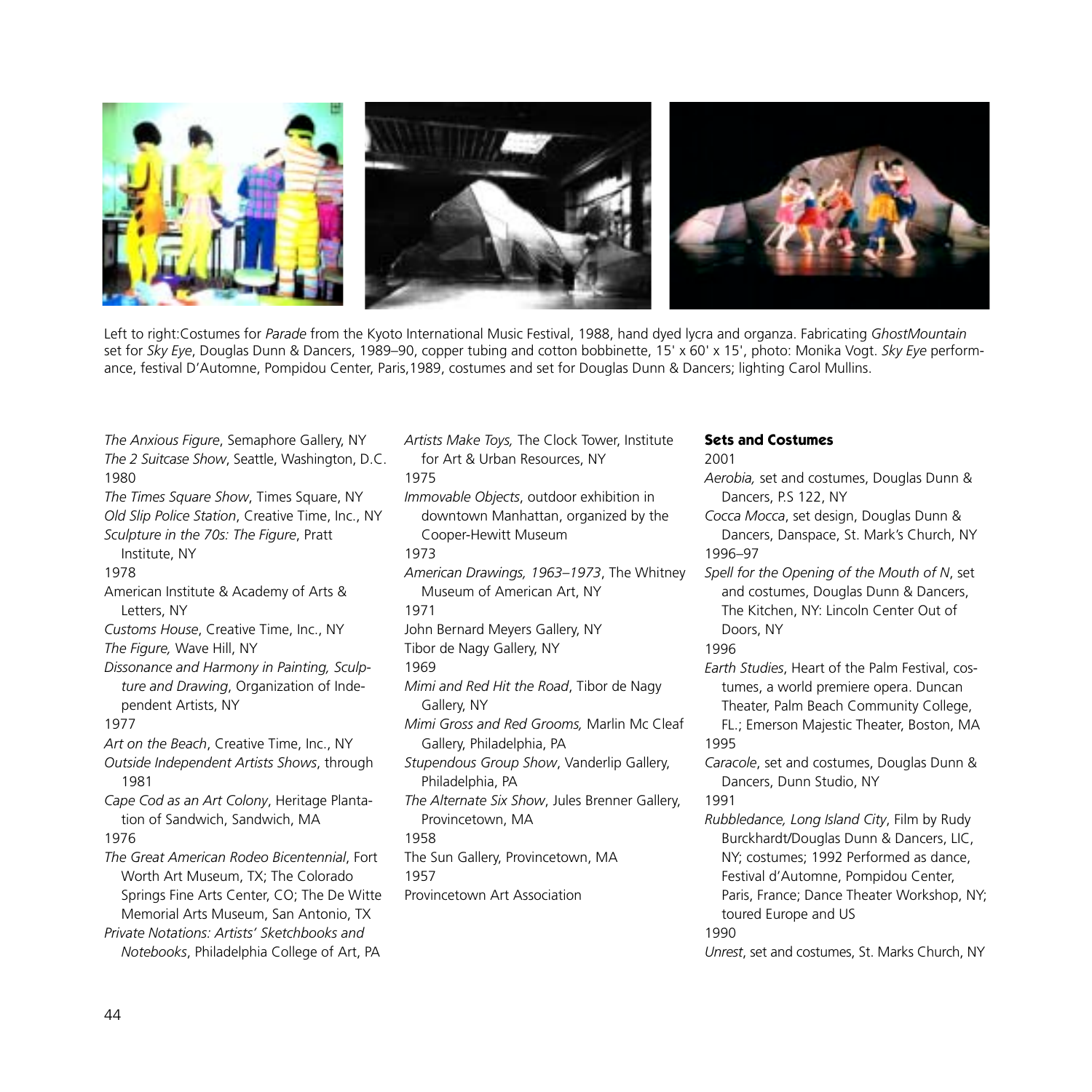

Left to right: *Rubbledance Long Island City* costumes for film by Rudy Burckhardt, 1991, Douglas Dunn & Dancers, onsite. *Cocca Mocca* performance, set, Danspace, St. Mark's Church, NY, for Douglas Dunn & Dancers, 1999, set: copper tubing and cotton bobbinette, four parts, each about 9' x 10' x 8', lighting Carol Mullins. *Aerobia* performance, costumes and set, P. S. 122, NY for Douglas Dunn & Dancers and Jim Neu, 1991, set made with Van Santvoord: aluminum and plexiglass, 14' x 40' x 25', lighting Carol Mullins.

*Sky Eye,* set and costumes, Douglas Dunn & Dancers, Gulbenkian Foundation, Lisbon, Portugal

*Parade and Ballet Mecanique*, Miyako Kato Dance Co., Seibu Seed Theater, Kyoto, Japan

1989

*Parade and Ballet Mecanique*, set and costumes, International Music Festival and Miyako Kato Dance Co., Kyoto, Japan

*Sky Eye,* set and costumes, Douglas Dunn & Dancers, St. Mark's Church, NY; Festival d'Automne, Pompidou Center, Paris, France

*Wildwood, Peepstone*, Douglas Dunn & Dancers, Dunn Studio, NY

1988

*Matches*, Douglas Dunn & Dancers, set and costumes, The Kitchen, NY

1985

*The Garden*, set, work in progress with Hope Gillerman, White Dog Studio and the Kitchen, NY

1984

- *Pulcinella*, set and costumes, Douglas Dunn & Dancers, guest performer Karole Armitage, Joyce Theater, NY; Festival d'Automne, Pompidou Center, Paris; toured France
- *Elbow Room*, costumes, Douglas Dunn & Dancers, Joyce Theater, NY

#### 1983

- *Secret of the Waterfall,* set, Douglas Dunn & Dancers and Anne Waldman and Reed Bye, Dunn Studio, NY
- *Skid*, costumes, Douglas Dunn & Dancers, Festival d'Automne, Pompidou Center, Paris toured for four years, remade in 1992 1981
- *House of Cards,* backdrop set, Paul Taylor Dance Co., New Wave Festival, Brooklyn Academy of Music, Brooklyn, NY; world tour; revived 1988 City Center, NY

#### 1980

*Echo,* set, Douglas Dunn & Dancers, The Kitchen, NY

1978

*Footloose*, costumes, Douglas Dunn & Dancers, Cunningham Studio, NY

#### **Commissions and Installations**

2000

*Fiction Magazine*, cover illustration, CCNY, NY *Encyclia Vitellina*, Mask for Victim's Services, NY

*Benefit for Victim's Services* (poster), NY

#### 1996

*Sketch for Ecstasy,* multimedia installation, Provincetown Art Association and Museum, Provincetown, MA

1994

- *Portrait of 'Success Garden' in Harlem*, multimedia installation, the Parks Council, NY; NY & NJ Port Authority, Bus Terminal, NY 1993
- *Portrait of 'Success Garden' in Harlem*, multimedia installation, The Urban Center, Municipal Arts Society, The Parks Council, NY 1990
- *Fiction Magazine*, cover illustration, CCNY, NY *Mixed-Use District*, *Tribeca; Parade*, White and Church Streets, outdoor installation, Clock Tower; Municipal Building, NY; *NY Foundation for the Arts,* Graphics

#### 1984

*Benefit for Big Apple Circus* (poster), Vander-Woulde Tannenbaum Gallery, NY

#### 1983

- *A Tribute to Edwin Denby* (poster), NY Public Library; The Poetry Project, St. Mark's Church, NY
- *Vera List Graphics,* Jewish Museum, NY
- *Big Apple Circus Flat*, Main Entrance, Bellevue Hospital, NY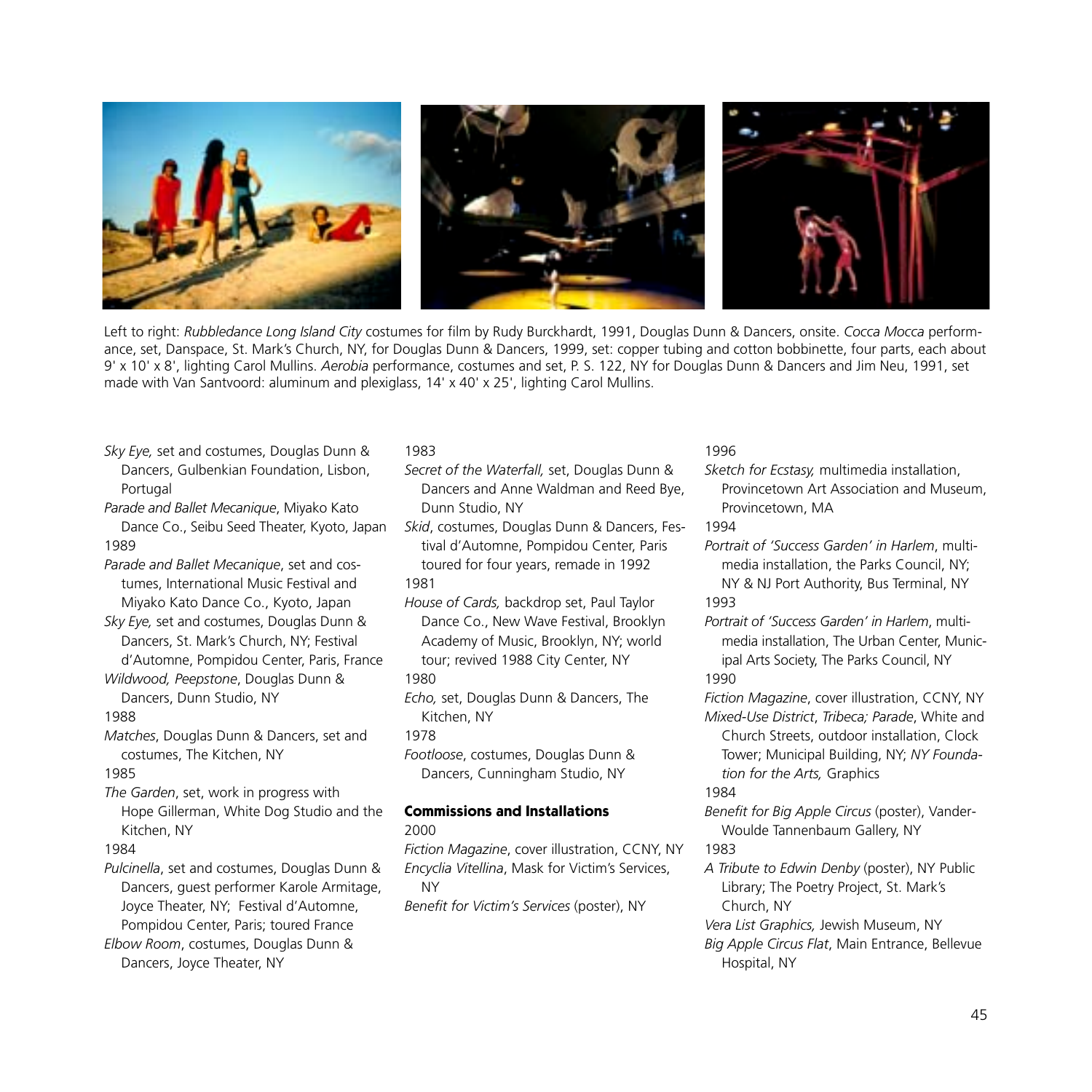

Left to right: *Freedom of the Senses*, 1988-9, oil on mixed media, 44" x 66" x 15", photo: James Dee. The 5 Senses from *Songs of the Senses,* 1993: *Nasal Cavity,* crayon on vellum, 36" x 28"; *Inner Ear,* analine dye on wood, 5' x 10'; *Hand,* analine dye on wood, 51 ⁄2" x 20"; *Optic Nerve:* analine dye on wood, 6'6" x 4'; *Mouth,* analine dye on wood, 28" x 28", photos: Risaku Suzuki.

- *Choice* (poster), Planned Parenthood, Semaphore Gallery, NY
- *Cabaret Room,* O'Neals' Times Square, NY
- *Independent Publishers* (poster), NY Book Fair, NY

*Fiction Magazine*, cover illustration, CCNY, NY 1979

*July 4th Celebration*, (poster), Lower Manhattan Cultural Council, NY

*The New Room*, O'Neals' Restaurant, NY *Big Apple Circus*, NY, exterior and interior entrances and decorations

#### **Selected Bibliography:**

2001

Roberta Smith, "A Benefit for Lovers of Art and NY," *The New York Times*, Nov. 1 Deborah Jowitt, "Working it Out," *The Village Voice*, Dec. 4 Gia Kourlas, "Work it Out," *Time Out NY*, Nov. 15-22 2000 "Mimi Gross," *The New Yorker*, Apr. 17 Ken Johnson, "Mimi Gross: 'Diverse Groundings,'" *Art in Review, The New York Times*, Apr. 14, p. E42 "William B. Scott & Peter Ruckoff." *NY Modern: The Arts and the City*, Baltimore and London: Johns Hopkins University Press, pp. 372–79

Douglas Dunn & Carol Mullins, "Danspace Project, 25 Years," St. Mark's Church, NY, pp. 80, 77.

#### 1998

- Gia Kourlas, "Silver is Golden," *Time Out NY*, Dec. 17
- Muriel Silberstein-Storfer with Mablen Jones, *Doing Art Together*. Harry N. Abrams, Inc., NY. (also 1982 edition).

#### 1997

William Zimmer, "Imagination, Packed Up and Ready to Travel," *The New York Times*, June 1

#### 1993

Review of "Songs of the Senses," *Bijutsu Techo (BT)*, July, pp. 137–38. Review of "Songs of the Senses," *Sankei Newspaper*, Tokyo, Japan, Apr. 18, n.p. June Kunugi, "Songs of the Senses," *Asahi Weekly,* Tokyo, Japan, Apr. 18 *The New York Times*, June 26, p. 21. 1992 Ori Z. Soltes, "A Legacy of Art: The Work of Chaim and Mimi Gross," *The Jewish Monthly*, Jan., pp. 30–34 1991 "Color us Crazy," *The Village Voice*, Jan. 1, n.p. 1990 *The New York Times*, December

#### 1989

Jennifer Dunning, "Painterly Evocations in Dunn Pieces," *The New York Times*, Dec. 17. Deborah Jowitt, "The Rules of the Tribe," *The Village Voice*, Dec. 19, p. 107 1988 Cindy Nickerson, "Mimi Gross on her Own." *Cape Cod Times*, Aug. 20, p. 29. *Provincetown Arts*, Annual (Conversation with Helen Wilson and Mimi Gross), pp. 118–21; 172; 182. Francine A. Koslow, "Mimi Gross at David Brown Gallery," *Artforum*, Nov., p. 149 Deborah Jowitt, "High Flyers," *The Village Voice*, May 19, p. 155 1984 Larry Lundy, "Mimi Gross," *New Art Examiner*, May, p. 3 "World Now Special: NY Contemporary Dance," *So-en*, magazine, Tokyo, Aug., p. 58. 1982 John Arthur Shanks, "Portraits," *Arts Magazine*, Apr., p. 6. Anne Ominous [Lucy Lippard], "Sex and Death and Shock and Schlock: A Long Review," *Artforum*, Oct., pp. 50–55 1981 Susan Slesin, "Safes As Combinations of Art and Security," *The New York Times,* Apr. 30.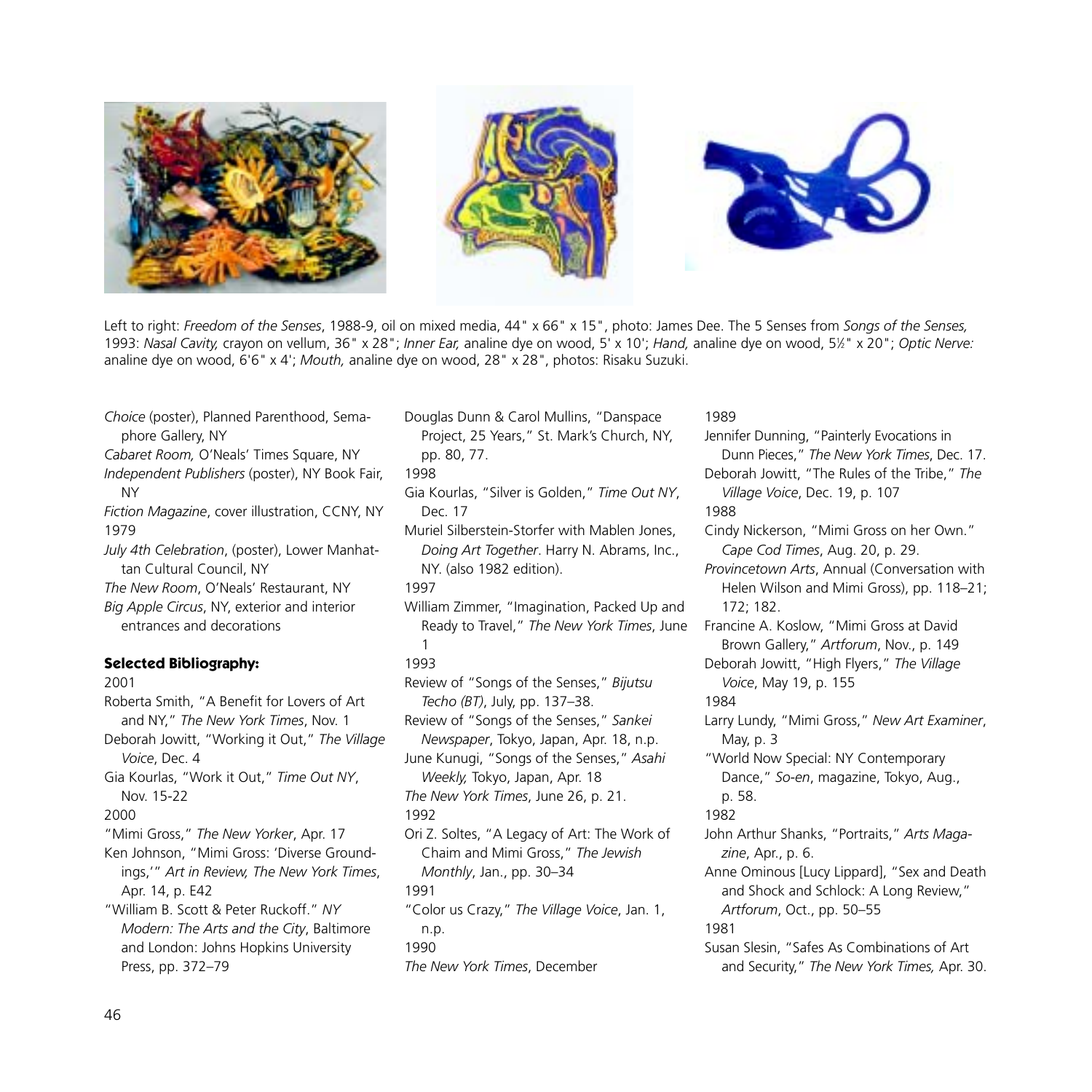





#### 1980

Jeffrey Deitch, "Report from Times Square," *Art in America*, Sept., p. 62. 1977 Judd Tully, *Ruckus Manhattan*, NY, Braziller, 1977. 1976 Robert Hughes, "Gorgeous Parody," *Time*, Jan. 19, p. 72. "The Great American Rodeo," *The Fort Worth Art Museum,* Texas Christian University Press, pp. 30–33, Janet Kutner, "Marcel Duchamp Meets Hank Willimans in Heaven: Fort Worth's Great American Rodeo Exhibition," *Currant*, May–July, pp. 26–37. 1969 Barker, "In the Galleries, Mimi and Red Grooms," *Arts Magazine* John Canaday, Mimi Gross and Red Grooms," *The New York Times,* May 31, p. 19 Peter Schjeldahl, *The New York Times,* June 15, section II, p. 25 David Goodrich, "Anybody Want To Bye Chicago?," *The Saturday Evening Post*, Feb. 8, pp. 36–39

#### **Fellowships**

1995

NY State Council on the Arts/Visual Arts Grant

### Bessie Award/Sets and Costumes 1985 National Endowment for Arts/Visual Arts NY Foundation for the Arts/Painting 1981 American Academy & Institute of Arts & Letters, grant for painting. 1977 National Endowment for the Arts, with Big Apple Circus, NYC, grant for interior and exterior tent entrances decor 1976 Municipal Art Society, for Ruckus Manhattan

#### **Teaching**

1991

1999 S.U.N.Y Purchase, Purchase, NY, Visiting Artist 1995 Penland School of Crafts, Penland, NC 1990 New Arts Program, Kutztown, PA 1984 Rhode Island School of Design, Workshops, Providence, RI 1980 Art Institute of Chicago, Department of Painting, Chicago, IL Syracuse University, Department of Painting, Syracuse, NY

#### **Selected Public Collections**

Art Institute of Chicago, IL Bellevue Hospital, NY, Children's Corridor Brooklyn Museum, NY Fukuoko Bank, Fukuoko, Japan Hirshhorn Museum and Sculpture Garden, Washington, D.C. Jewish Museum, NY Lannon Foundation, FL Metropolitan Museum of Art, NY Musée des Arts Decoratifs, costume and Fashion Collection, Paris, France Museum of Contemporary Art, Los Angeles, CA Nagoya Museum of Art, Nagoya, Japan Onasch Collection, Berlin, Germany

Available through the Robin Hood Relief Fund/Experiments in Art and Technology: *On Site Drawings: 9/11 and After*, 2001, CD-ROM with poetry by Charles Bernstein.

## **Collaborations (with Red Grooms)**

1975–76

*Ruckus Manhattan,* multi-media environmentsculpture installation: sponsored by Creative Time Projects, Inc., Orient Overseas Association, Marlborough Gallery, NY, NY Council on the Arts, and the National Endowment for the Arts. Newspaper, "The